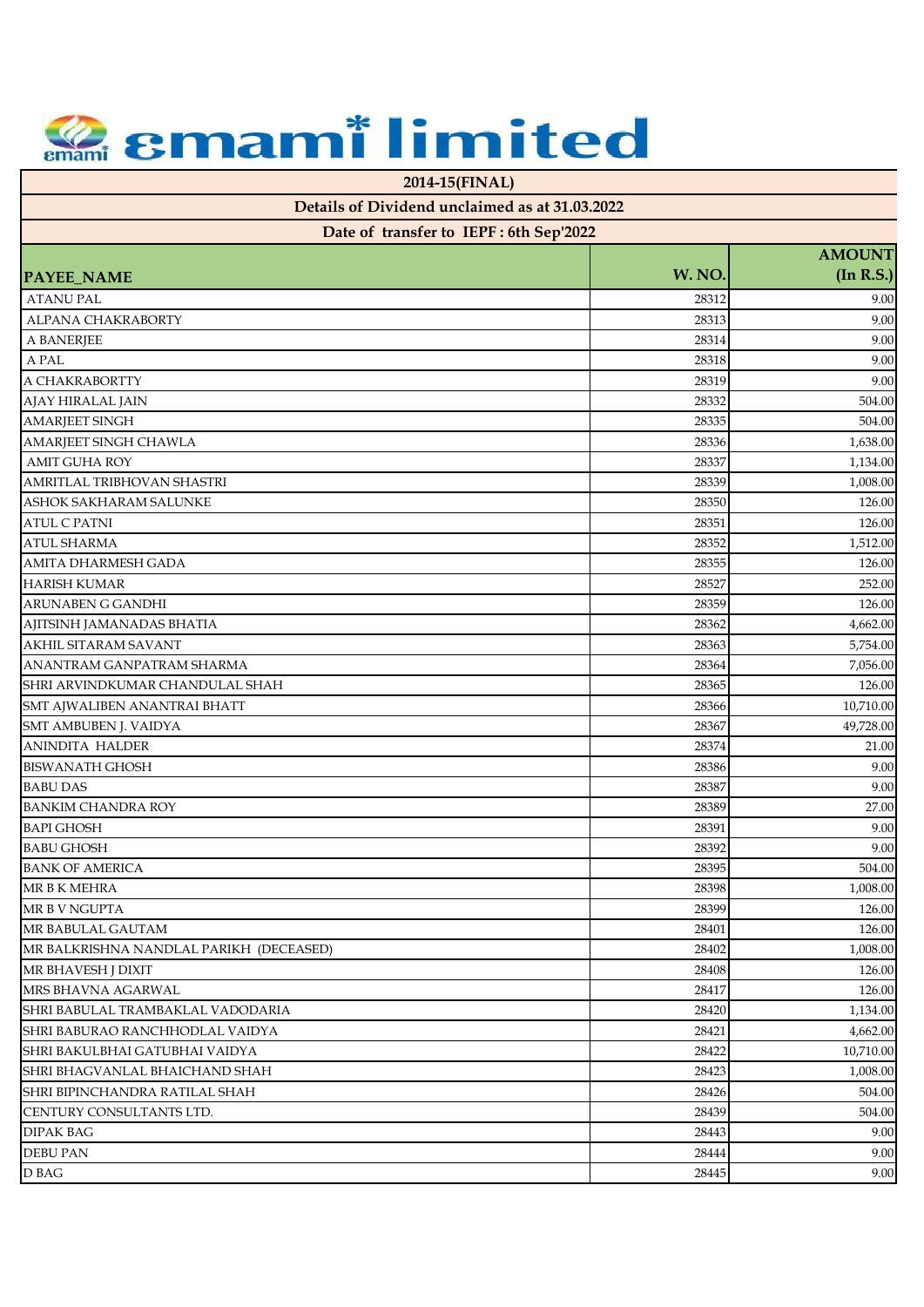**2014-15(FINAL)**

| Date of transfer to IEPF: 6th Sep'2022 |        |                            |
|----------------------------------------|--------|----------------------------|
| <b>PAYEE_NAME</b>                      | W. NO. | <b>AMOUNT</b><br>(In R.S.) |
| <b>DEBU GHOSH</b>                      | 28446  | 9.00                       |
| DEBABRATA MUKHERJEE                    | 28448  | 9.00                       |
| <b>DPAN</b>                            | 28450  | 9.00                       |
| DR GURMIT SINGH DADIALA                | 28458  | 126.00                     |
| DR KANUBHAI G TRIVEDI                  | 28459  | 1,008.00                   |
| DR MOHAMED ALI MALIK ASLAMI BASHI      | 28463  | 2,520.00                   |
| MR DATTATRAYA NIKAM                    | 28469  | 126.00                     |
| MR DEEPAK MOHANLAL SHAH                | 28470  | 1,008.00                   |
| MR DEEPAL P SAVLA                      | 28471  | 1,512.00                   |
| MR DILIP V.BHATIA                      | 28477  | 630.00                     |
| MR DILIP V.BHATIA                      | 28478  | 2,520.00                   |
| MRS DAXABEN PRAVINCHAND RANGREJ        | 28479  | 126.00                     |
| MRS DEVHUTI H.VAIDYA                   | 28480  | 504.00                     |
| SHRI DAMODAR GOVINDJI SONI             | 28483  | 4,662.00                   |
| SHRI DEEPAK P.KAMANI                   | 28484  | 4,662.00                   |
| SHRI DEVIDAS KRISHNARAO THATTE         | 28486  | 1,008.00                   |
| SHRI DEVIPRASAD D SHUKLA               | 28487  | 1,008.00                   |
| <b>BATUK DEVIPRASAD SHUKLA</b>         | 28488  | 336.00                     |
| SHRI DEVKUMAR H.VAIDYA                 | 28489  | 3,780.00                   |
| SHRI DHIRAJLAL SITALDAS                | 28490  | 1,008.00                   |
| SHRI DILIPKUMAR M.PARIKH               | 28491  | 10,710.00                  |
| MR FRANCIS G SEQUEIRA                  | 28499  | 504.00                     |
| <b>SHRI FEROZ S WADIA</b>              | 28500  | 1,008.00                   |
| <b>GOBINDA CHANDRA LAHA</b>            | 28502  | 45.00                      |
| <b>GOURAB DAS</b>                      | 28503  | 9.00                       |
| MR G S PATHAK                          | 28505  | 126.00                     |
| MR GOPALDAS MANILAL MEHTA              | 28508  | 1,764.00                   |
| MR GORDHANBHAI ISHWARBHAI PATEL        | 28509  | 3,024.00                   |
| MR GUNJAN BAJAJ                        | 28510  | 126.00                     |
| <b>HIRU PAN</b>                        | 28515  | 9.00                       |
| HARU PAN                               | 28516  | $9.00\,$                   |
| MR H V MERCHANT                        | 28522  | 504.00                     |
| MR HARI OM MAHEYSHWARI                 | 28525  | 1,512.00                   |
| <b>HASUMATI MAHESH VAIDYA</b>          | 28530  | 126.00                     |
| MR HITENDRA V PATEL                    | 28533  | 1,764.00                   |
| MRS HAFIZJAMAL M KHAN                  | 28536  | 1,512.00                   |
| MRS HARSHIDDA HIMANSHU CHOTALIA        | 28543  | 1,512.00                   |
| MRS HEMANI D.BHATIA                    | 28546  | 126.00                     |
| SHRI HARENDRAKUMAR CHATTERJEE          | 28547  | 1,008.00                   |
| SHRI HIRALAL SITALDAS DALAL            | 28552  | 6,048.00                   |
| <b>SHRI HOSANG E ENGINEER</b>          | 28553  | 1,008.00                   |
| SMT HEMA PRAVINCHANDRA SHAH            | 28554  | 126.00                     |
| MRS ILA P.RAJKOTIA                     | 28557  | 756.00                     |
| SHRI INDULAL P SHAH                    | 28559  | 1,008.00                   |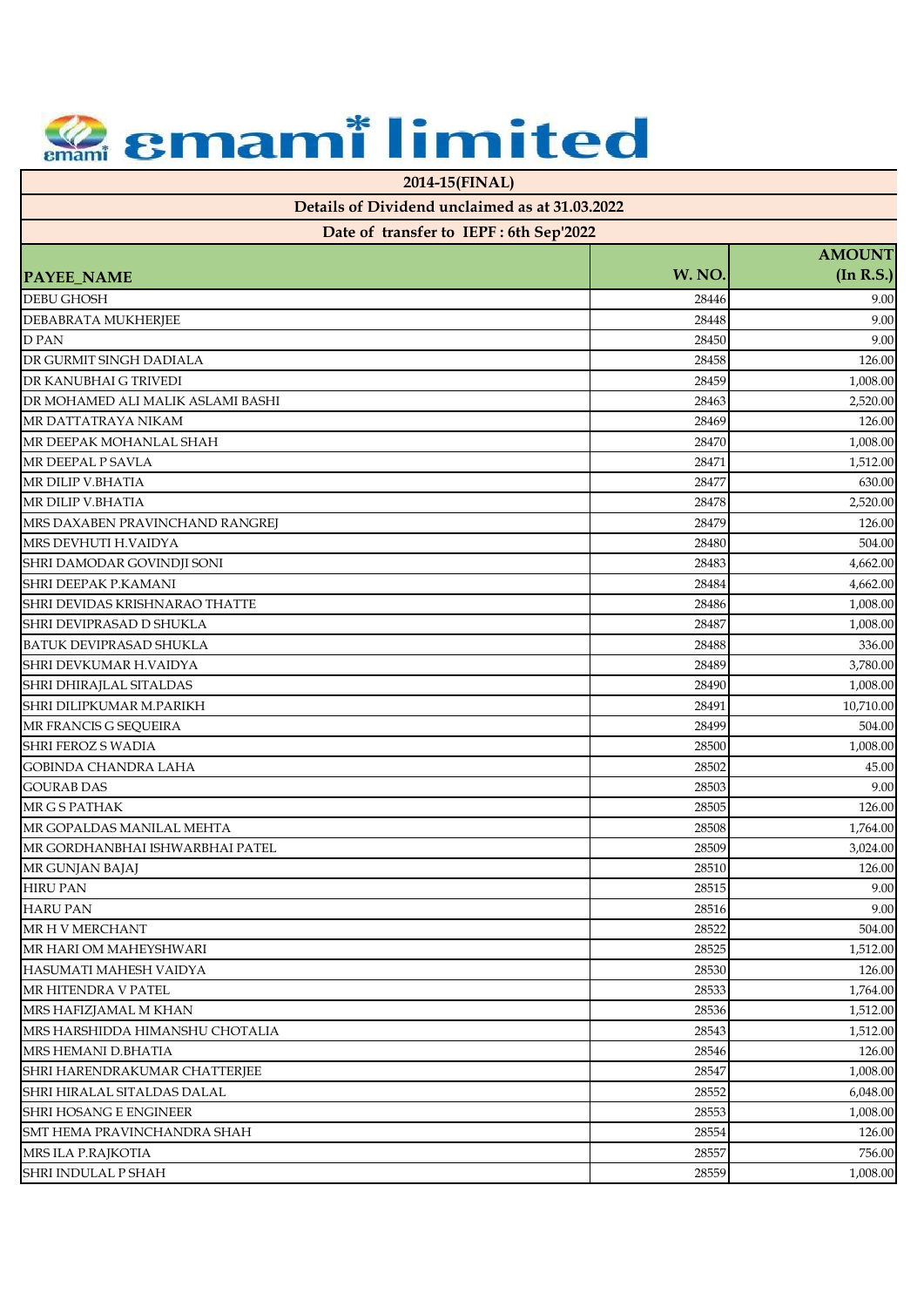**2014-15(FINAL)**

| Date of transfer to IEPF: 6th Sep'2022                             |                |                            |
|--------------------------------------------------------------------|----------------|----------------------------|
| <b>PAYEE_NAME</b>                                                  | W. NO.         | <b>AMOUNT</b><br>(In R.S.) |
| <b>J GHOSH</b>                                                     | 28560          | 9.00                       |
| <b>JOLU CHAKRABORTTY</b>                                           | 28561          | 9.00                       |
| <b>J BANERJEE</b>                                                  | 28562          | 9.00                       |
| <b>JYOTI M.NISAR</b>                                               | 28566          | 504.00                     |
| JAGDISH Y CHOWGULE                                                 | 28568          | 756.00                     |
| JATIN SUMANBHAI PANDYA                                             | 28569          | 126.00                     |
| <b>JAWANMAL HINDUJI</b>                                            | 28570          | 126.00                     |
| JAYANTILAL SAVAILAL PARIKH                                         | 28572          | 126.00                     |
| <b>JITEN BALWANTRAI PAREKH</b>                                     | 28578          | 126.00                     |
|                                                                    | 28583          | 48,384.00                  |
| JAYSHREE C JHAVERI<br>JAYSHREE M.PATEL                             | 28584          |                            |
|                                                                    |                | 19,152.00                  |
| JADAVJI RANCHODDAS KHATRI<br>JAMNADAS THAKERSHI PAREKH             | 28590<br>28591 | 1,008.00                   |
| <b>JASHAWANTRAI B OZA</b>                                          |                | 84.00<br>1,008.00          |
|                                                                    | 28592<br>28593 |                            |
| JASHWANTRAI M PARIKH<br><b>JAMNA SHANTILAL MERCHANT</b>            | 28595          | 126.00                     |
| <b>JOLLY ALBERT</b>                                                | 28598          | 1,134.00<br>126.00         |
| KAVIRAJ SIVAKALI BHATTACHARYYA                                     | 28600          | 12,600.00                  |
| KAMAL KUMAR MUKHERJEE                                              | 28602          | 225.00                     |
| <b>KALIPADA GHOSH</b>                                              | 28603          | 9.00                       |
| KASHINATH BATABYAL                                                 | 28604          | 9.00                       |
| KUM SARLABEN NANDLAL SHAH                                          | 28609          | 630.00                     |
| <b>KALIM AHMED KHAN</b>                                            |                |                            |
|                                                                    | 28615          | 3,024.00                   |
| KANTILAL B. JAIN                                                   | 28618          | 126.00                     |
| KANTILAL MAGANLAL PANCHAL<br><b>KISHORE SHAH</b>                   | 28619          | 126.00                     |
| KALPANA YESHWANT DAMLE                                             | 28631<br>28633 | 504.00<br>10,584.00        |
| KALPANA YESHWANT DAMLE                                             | 28634          | 504.00                     |
| <b>KEKI MANEKSHAW GANDHI</b>                                       | 28635          | 3,024.00                   |
|                                                                    |                |                            |
| KANAIYALAL A.BHATT<br>KANAIYALAL A.BHATT                           | 28639          | 1,764.00<br>126.00         |
|                                                                    | 28640          |                            |
| SHRI KARUNASHANKER I.PATTANI                                       | 28641          | 4,662.00                   |
| SHRI KESHAVDAS T RAJKOTIA                                          | 28642          | 126.00                     |
| <b>SHRI KISHOR V PARIKH</b><br>SHRI KISHORCHANDRA T JARIWALA       | 28645          | 44,478.00                  |
|                                                                    | 28646          | 504.00<br>504.00           |
| SHRI KRISHNAJI SAKHARAM KULKARNI<br>SMT KUMUDINI HASMUKHLAL PARIKH | 28647<br>28649 |                            |
| LIPIKA LAHA                                                        | 28651          | 7,560.00<br>45.00          |
|                                                                    |                |                            |
| LILAVATI MANILAL PANCHAL<br>MRS LALITABEN M SOLANKI                | 28653          | 1,008.00<br>1,512.00       |
| MRS LEENA SINGH                                                    | 28657<br>28659 |                            |
|                                                                    |                | 504.00                     |
| <b>MOUSUMI DAS</b>                                                 | 28665          | 9.00                       |
| M/S ROHIT N PATEL FAMILY TRUST                                     | 28669          | 1,638.00                   |
| MISS MADHU KALIDINDI                                               | 28674          | 126.00                     |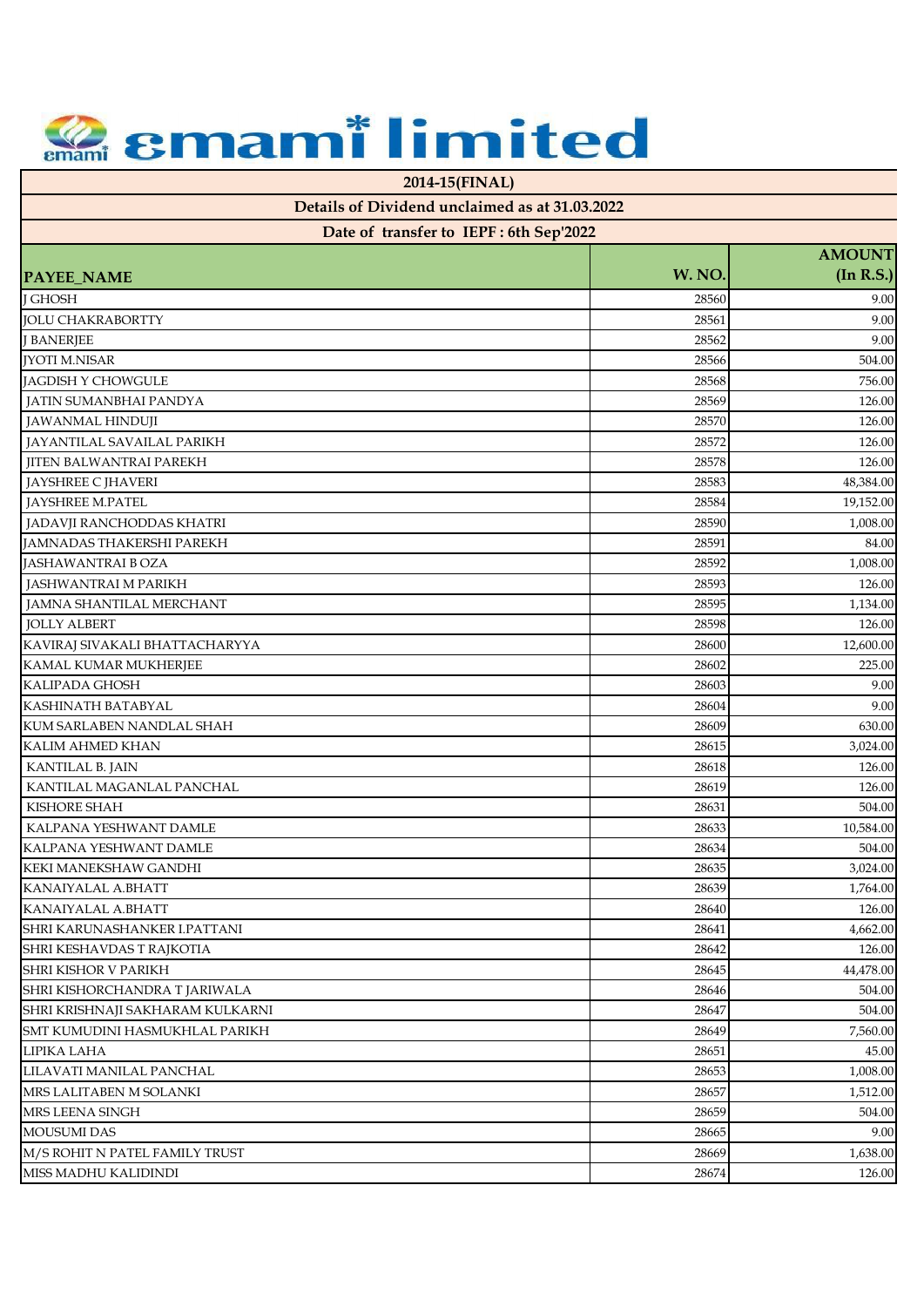**2014-15(FINAL)**

| Date of transfer to IEPF : 6th Sep'2022 |  |
|-----------------------------------------|--|
|                                         |  |

|                                |        | <b>AMOUNT</b> |
|--------------------------------|--------|---------------|
| <b>PAYEE_NAME</b>              | W. NO. | (In R.S.)     |
| MISS MAMTA MADHAVLAL           | 28675  | 1,134.00      |
| <b>MS NEERU KUMARI</b>         | 28743  | 1,008.00      |
| <b>MR M K NAMDEO</b>           | 28679  | 1,764.00      |
| MR M. SURESH KAMATH            | 28680  | 2,268.00      |
| MR MAHABIR PRASAD TANWAR       | 28683  | 126.00        |
| MR MAHENDRA VADILAL SHAH       | 28686  | 3,108.00      |
| MR MAHENDRA VADILAL SHAH       | 28687  | 672.00        |
| <b>MR MAHESH RANPARA</b>       | 28689  | 1,008.00      |
| MR MANISH GANDHI               | 28691  | 504.00        |
| MR MANJIT SINGH MOKHA          | 28694  | 378.00        |
| MR MANOJ BALKRISHNA DAVE       | 28695  | 126.00        |
| MANSUKHLAL GANDHI              | 28696  | 1,512.00      |
| MEHLU S. SHAH                  | 28697  | 1,134.00      |
| <b>MAKI M MOVDAWALA</b>        | 28701  | 84.00         |
| MOHAMAD KAMRUDDIN TARWALLA     | 28704  | 378.00        |
| <b>MOHAN MAHADEV NAIK</b>      | 28705  | 756.00        |
| MOHANLAL B VYAS                | 28706  | 126.00        |
| MOHANLAL T.BHATIA              | 28707  | 252.00        |
| MUFADDAL H LAKDAWALA           | 28709  | 3,024.00      |
| <b>MUNIR A.K MANSURI</b>       | 28712  | 126.00        |
| <b>MALTI B BHATT</b>           | 28714  | 126.00        |
| MANISHA KUMAR PUJARA           | 28727  | 1,512.00      |
| <b>MARIOLLA PRABHOO</b>        | 28730  | 3,024.00      |
| MEENA SURYAKANT SHAH           | 28731  | 126.00        |
| MRUNALINI N LAKHLANI           | 28732  | 1,512.00      |
| C SUNITA                       | 28738  | 882.00        |
| CHETNA SHAILESH CHOKSHI        | 28740  | 1,134.00      |
| PRERNA DEVESH SHAH             | 28746  | 1,134.00      |
| <b>SUREKHA R DANI</b>          | 28750  | 3,024.00      |
| VARSHA J VAIDYA                | 28754  | 378.00        |
| <b>MAHENDRA M TRIVEDI</b>      | 28756  | 252.00        |
| MANILAL DAHYABHAI SHAH         | 28757  | 1,008.00      |
| MANILAL TRIBHOVANDAS BODAJI    | 28758  | 504.00        |
| MANUBHAI CHATURBHAI PATEL      | 28760  | 504.00        |
| MOTIRAM G.CHANDIRAMANI         | 28761  | 1008.00       |
| MULSHANKAR BHAVANISHANKAR VAID | 28762  | 4,662.00      |
| <b>MANJIBEN CHUNILAL</b>       | 28764  | 1,008.00      |
| MALINDER SINGH SACHAR          | 28766  | 504.00        |
| MAHESHKUMAR JAMNADAS PAREKH    | 28767  | 168.00        |
| <b>NITU GHOSH</b>              | 28769  | 9.00          |
| N N DEDHIA                     | 28773  | 630.00        |
| NAGUDRA JAYANTILAL G.          | 28774  | 2,142.00      |
| NARAYAN P JADHAV               | 28777  | 1,638.00      |
| NARENDRA AMRATLAL MISTRY       | 28778  | 126.00        |
|                                |        |               |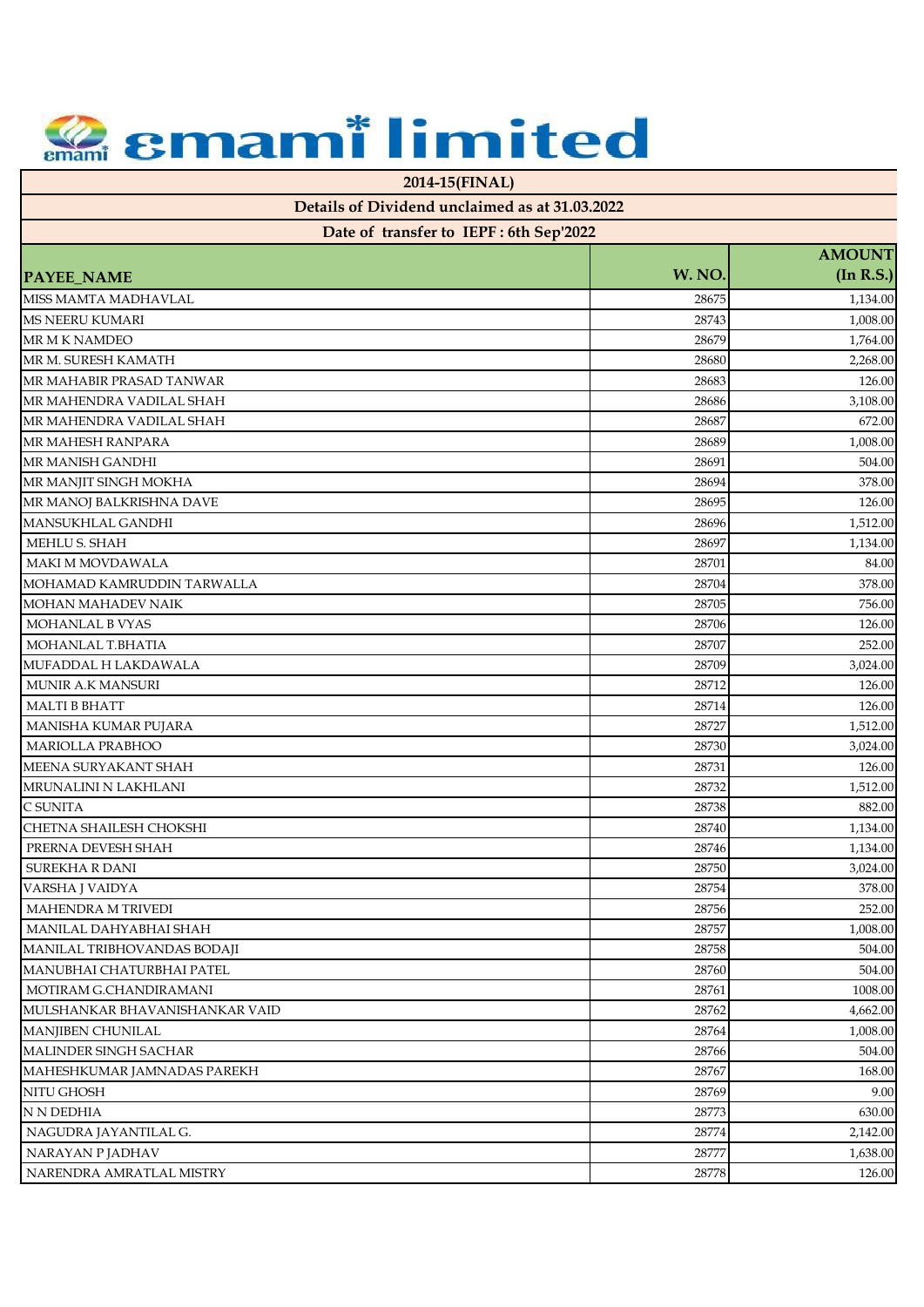**2014-15(FINAL)**

| Date of transfer to IEPF: 6th Sep'2022 |        |               |
|----------------------------------------|--------|---------------|
|                                        |        | <b>AMOUNT</b> |
| <b>PAYEE_NAME</b>                      | W. NO. | (In R.S.)     |
| NARENDRA VADILAL GANDHI                | 28781  | 126.00        |
| <b>NAVEEN DUVVURU</b>                  | 28785  | 126.00        |
| NILESH B SHAH                          | 28788  | 126.00        |
| NIRANJAN P LAKHLANI                    | 28790  | 1,512.00      |
| <b>NITIN DIYORA</b>                    | 28791  | 504.00        |
| N BHARATI KUMAR                        | 28792  | 1,512.00      |
| NIHALMAL MATHUR                        | 28806  | 6,048.00      |
| NIRMAL KISHORE MEHTA                   | 28807  | 1008.00       |
| NANJI VIRJI GALA                       | 28811  | 504.00        |
| NARAYANRAO MARTANDRAO SANT             | 28812  | 1,008.00      |
| NATVARLAL C MANIAR                     | 28813  | 1,008.00      |
| NIRANJAN JAISHANKER DAVE               | 28816  | 1,008.00      |
| NILANJALI J SHETH                      | 28819  | 126.00        |
| OMPRAKASH GHIYA                        | 28823  | 504.00        |
| OTMAL MISHRIMAL JAIN                   | 28824  | 504.00        |
| PANKAJ KR DAS                          | 28826  | 9.00          |
| <b>PRADIP DAS</b>                      | 28827  | 9.00          |
| PALLAVI BHARAT SHAH                    | 28829  | 504.00        |
| P DAMODARAN                            | 28831  | 1,512.00      |
| P N MENON                              | 28832  | 2,016.00      |
| P. K VISHWANATHAN                      | 28833  | 3,024.00      |
| PANKAJ MASHRUWALA                      | 28834  | 1,008.00      |
| PANKAJKUMAAR BAROT                     | 28835  | 252.00        |
| PARAG RASIK TANNA                      | 28836  | 252.00        |
| PARSHARAM KRISHNAJI KULKARNI           | 28839  | 504.00        |
| PHILIP GEORGE                          | 28841  | 504.00        |
| PRADEEP KUMAR KHEMKA                   | 28845  | 126.00        |
| PRADEEP M KOTECHA                      | 28846  | 1,134.00      |
| PRAHALADKUMAR AGARWAL                  | 28847  | 2,016.00      |
| PRAHLADBHAI PUNJIRAM PATEL             | 28848  | 126.00        |
| PRAKASH AILDAS BATHIJA                 | 28849  | 756.00        |
| PRAKASHCHAND MEHTA                     | 28853  | 504.00        |
| PRASHANT K SHAH                        | 28855  | 126.00        |
| POONAM PRAVIN KAUSHAL                  | 28861  | 756.00        |
| PRABHA MOHANLAL TRIVEDI                | 28862  | 504.00        |
| PUSHPA GAUTAM                          | 28867  | 126.00        |
| <b>PUSHPA JOE</b>                      | 28868  | 126.00        |
| <b>PUSHPADEVI</b>                      | 28869  | 1,512.00      |
| PARESH N.BHAGAT                        | 28871  | 756.00        |
| PARJARAM VITHALJI SHETH R. M P         | 28872  | 1,008.00      |
| PRAKASH RAMNIKLAL SHAH                 | 28875  | 1,008.00      |
| PADMAVATI BEHARILAL KAZI               | 28878  | 126.00        |
| PIROJA ERUCHSHAH ENGINEER              | 28879  | 1,008.00      |
| PRAMODKUMAR VANMALIDAS KAMDAR          | 28880  | 1,008.00      |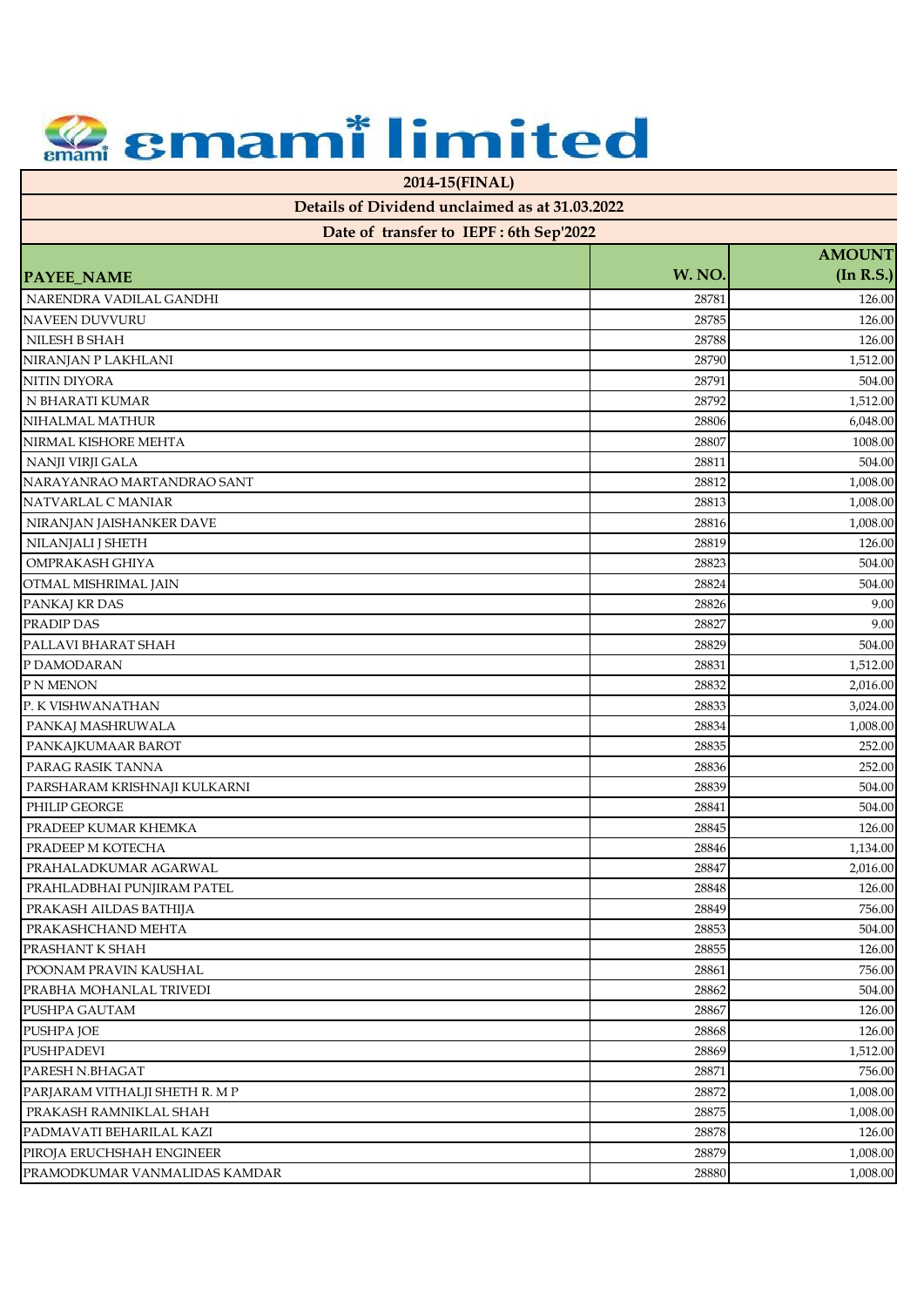**2014-15(FINAL)**

| Date of transfer to IEPF: 6th Sep'2022 |        |                            |
|----------------------------------------|--------|----------------------------|
| PAYEE_NAME                             | W. NO. | <b>AMOUNT</b><br>(In R.S.) |
| PRAVIN L PANCHAL                       | 28881  | 504.00                     |
| RAJA GHOSH                             | 28883  | 9.00                       |
|                                        | 28884  | 9.00                       |
| <b>RATAN PAL</b>                       |        |                            |
| RAM GHOSH                              | 28885  | 9.00                       |
| RADHA RANJAN DAS                       | 28886  | 9.00                       |
| <b>R R DAS</b>                         | 28887  | 9.00                       |
| RADHA RANI GUPTA                       | 28888  | 126.00                     |
| <b>RENU MUNJAL</b>                     | 28889  | 1,512.00                   |
| RADHAKANTA TRIPATHY                    | 28891  | 1,638.00                   |
| RADHESHYAM MAKHARIA                    | 28892  | 504.00                     |
| RADHEY SHYAM PATHAK                    | 28893  | 126.00                     |
| RADHEYSHYAM PATHAK                     | 28894  | 504.00                     |
| RAFEEQ G SONAVALA                      | 28895  | 1,134.00                   |
| RAFEEQ G SONAVALA                      | 28896  | 1,134.00                   |
| RAGHUNATH KRISHNAJI CHAVAN             | 28897  | 1,008.00                   |
| <b>RAHUL MANGALDAS</b>                 | 28898  | 126.00                     |
| MR RAJ KUMAR AGARWAL                   | 28900  | 1,512.00                   |
| RAJEN CHANDRAKANT SHAH                 | 28901  | 2,142.00                   |
| RAJENDRA RAVISHANKER RAWELL            | 28904  | 1,008.00                   |
| RAJESH H. SHAH                         | 28907  | 1,008.00                   |
| RAJESH MAHESHWARI                      | 28909  | 1,512.00                   |
| RASHMIKANT RAMANLAL SHAH               | 28917  | 1,008.00                   |
| RATILAL PURSHOTTAM DAVE                | 28920  | 1,008.00                   |
| <b>SIPRA SEAL</b>                      | 28964  | 450.00                     |
| RITESH RAMESHCHANDRA CHOKSHI           | 28922  | 126.00                     |
| RAGINI RAJAN JOSHI                     | 28925  | 2,520.00                   |
| RANI THUKRAL                           | 28926  | 1,638.00                   |
| ROMA M PUNJABI                         | 28928  | 126.00                     |
| RUPAL ANISH SHAH                       | 28931  | 504.00                     |
| RAMABEN C.SHETH                        | 28933  | 1,638.00                   |
| RAMCHANDRA MANIBHAI AMIN               | 28934  | 126.00                     |
| RAJNIKANT M.GANDHI                     | 28936  | 1,008.00                   |
| RAJU M.CHANDIRAMANI                    | 28937  | 1,008.00                   |
| RAMDAS BAPUBHAI MAVANI                 | 28939  | 43,344.00                  |
| RANGU GO/KASHIBAI                      | 28941  | 1,008.00                   |
| RASIKLAL NATHALAL DALAL                | 28943  | 1,008.00                   |
| RAMBHAGAURI NARSIDAS                   | 28946  | 1,008.00                   |
| RATTANBAI FRAMROZE WRITER              | 28948  | 1,008.00                   |
| ROMA M.CHANDIRAMANI                    | 28949  | 1,008.00                   |
| RAJINDER BALDEV SINGH                  | 28950  | 2,520.00                   |
| <b>SUKLA BASAK</b>                     | 28967  | 90.00                      |
| SUBHAJIT BALLAV                        | 28972  | 9.00                       |
| <b>SOMA NEOGI</b>                      | 28974  | 9.00                       |
| SADANANDA GHOSH                        | 28975  | 9.00                       |
|                                        |        |                            |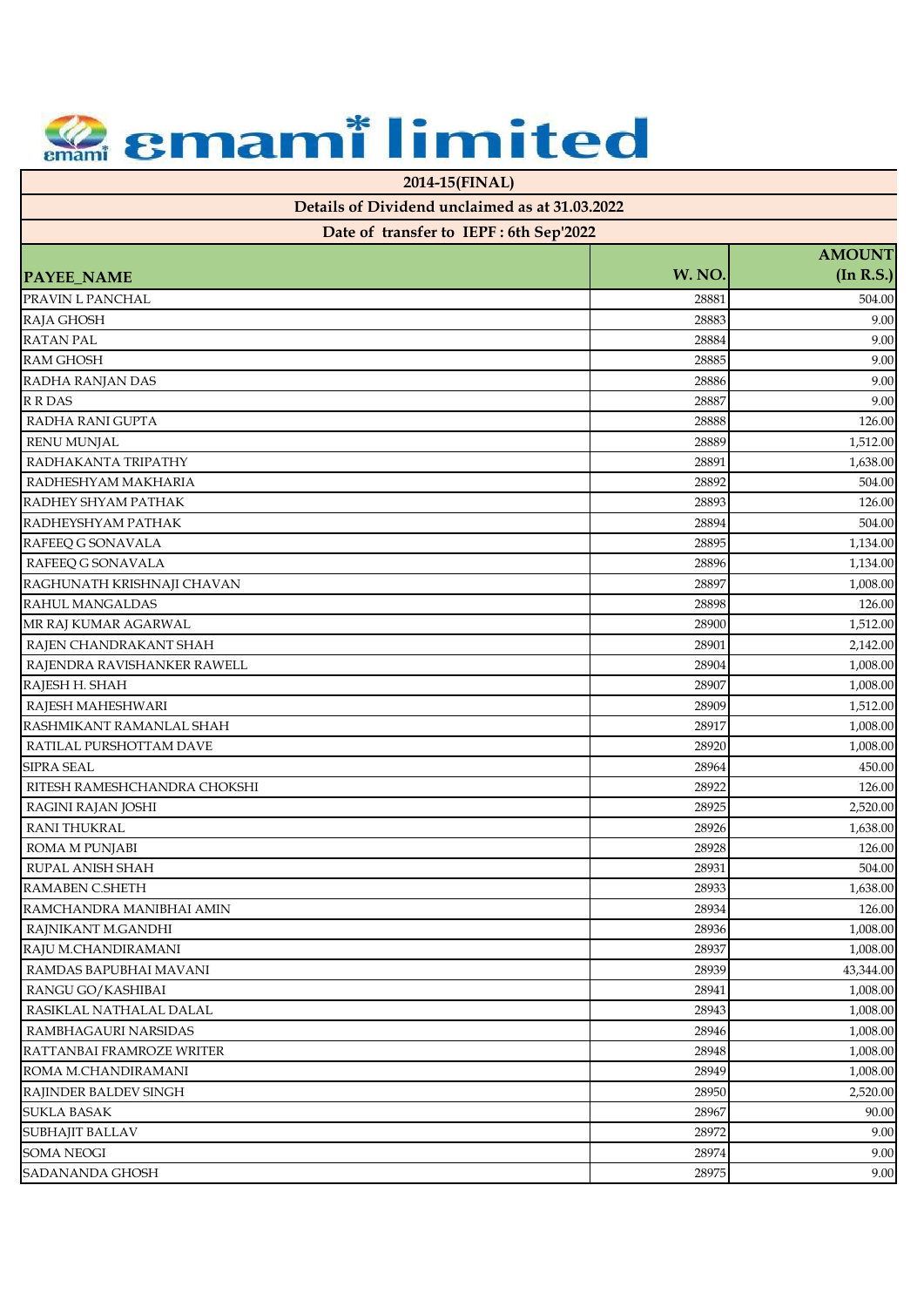**2014-15(FINAL)**

| Date of transfer to IEPF: 6th Sep'2022 |        |               |
|----------------------------------------|--------|---------------|
|                                        |        | <b>AMOUNT</b> |
| PAYEE_NAME                             | W. NO. | (In R.S.)     |
| S PAL                                  | 28976  | 9.00          |
| SOBHA SHARMA                           | 28977  | 9.00          |
| SANJAY R. PATEL                        | 29000  | 126.00        |
| SATYANARYAN AGRAWAL                    | 29003  | 3,024.00      |
| SHAILESH POPATLAL CHOKSHI              | 29008  | 1,134.00      |
| SHAILESH POPATLAL CHOKSHI              | 29009  | 1,134.00      |
| <b>SHIRISH M AGASHE</b>                | 29014  | 126.00        |
| SHRENIK SURESH PARIKH                  | 29015  | 1,134.00      |
| SHYAM GOPILAL SHARMA                   | 29016  | 252.00        |
| SHYAM MANSUKHANI                       | 29017  | 126.00        |
| SHYAMRAO G. DABADE                     | 29018  | 1,638.00      |
| SUDHAKAR GUNDA                         | 29023  | 630.00        |
| SUDHIRA GHOSAL                         | 29024  | 1,260.00      |
| SUKHLAL L GANDHI                       | 29027  | 126.00        |
| <b>SUNIL KUMAR</b>                     | 29028  | 504.00        |
| <b>SHARMILA K. BEDEKAR</b>             | 29032  | 3,024.00      |
| <b>SUSHILA DEVI</b>                    | 29041  | 1,512.00      |
| SUSHILA DEVI BARANWAL                  | 29042  | 1,134.00      |
| <b>SAHDEO S TODANKAR</b>               | 29045  | 1,008.00      |
| SHAMBHUPRASAD K VAIDYA                 | 29046  | 1,008.00      |
| SHANTILAL HARISHANKAR PATHAK           | 29047  | 7,686.00      |
| SHIVRAO ANANT WAGLE                    | 29049  | 1,008.00      |
| SITARAM GOVIND SHET                    | 29050  | 1,008.00      |
| SORABJI NASARVANJI COOPER              | 29053  | 1,008.00      |
| SUKHLAL SOMCHAND MEHTA.                | 29055  | 1,008.00      |
| SIDDHARTH BHATT                        | 29057  | 3,69,936.00   |
| <b>SMT SAVITAGAURI B.SHAH</b>          | 29058  | 1,008.00      |
| SMT SILLOO KAIKHUSHRU KAVARANA         | 29061  | 21,672.00     |
| SHIV SHANKAR GUPTA                     | 29063  | 126.00        |
| <b>TARAPADA PAL</b>                    | 29074  | 9.00          |
| <b>TPAN</b>                            | 29075  | $9.00\,$      |
| TEJRATNA B CHAVAN                      | 29077  | 252.00        |
| <b>T ARUNARANI</b>                     | 29080  | 1,134.00      |
| TARAMATI R KUNDEL                      | 29081  | 126.00        |
| TRIKAMJI GOVINDJI BOLE                 | 29082  | 1,008.00      |
| TUKARAM GANGARAM SANGRE                | 29083  | 1,008.00      |
| ULKA MIHIR DESAI                       | 29087  | 126.00        |
| <b>URMILA DANI</b>                     | 29088  | 630.00        |
| UPPAL GHANSHYAMAL PAREKH               | 29093  | 7,308.00      |
| USHA TRIKAMLAL PANDYA                  | 29094  | 1,638.00      |
| VANDANA DEVENDRA DOSHI                 | 29095  | 126.00        |
| VIMAL JAIN                             | 29100  | 504.00        |
| <b>VIREN G TANNA</b>                   | 29103  | 2,520.00      |
| VISHWESHWAR K.J. RAO                   | 29105  | 126.00        |
|                                        |        |               |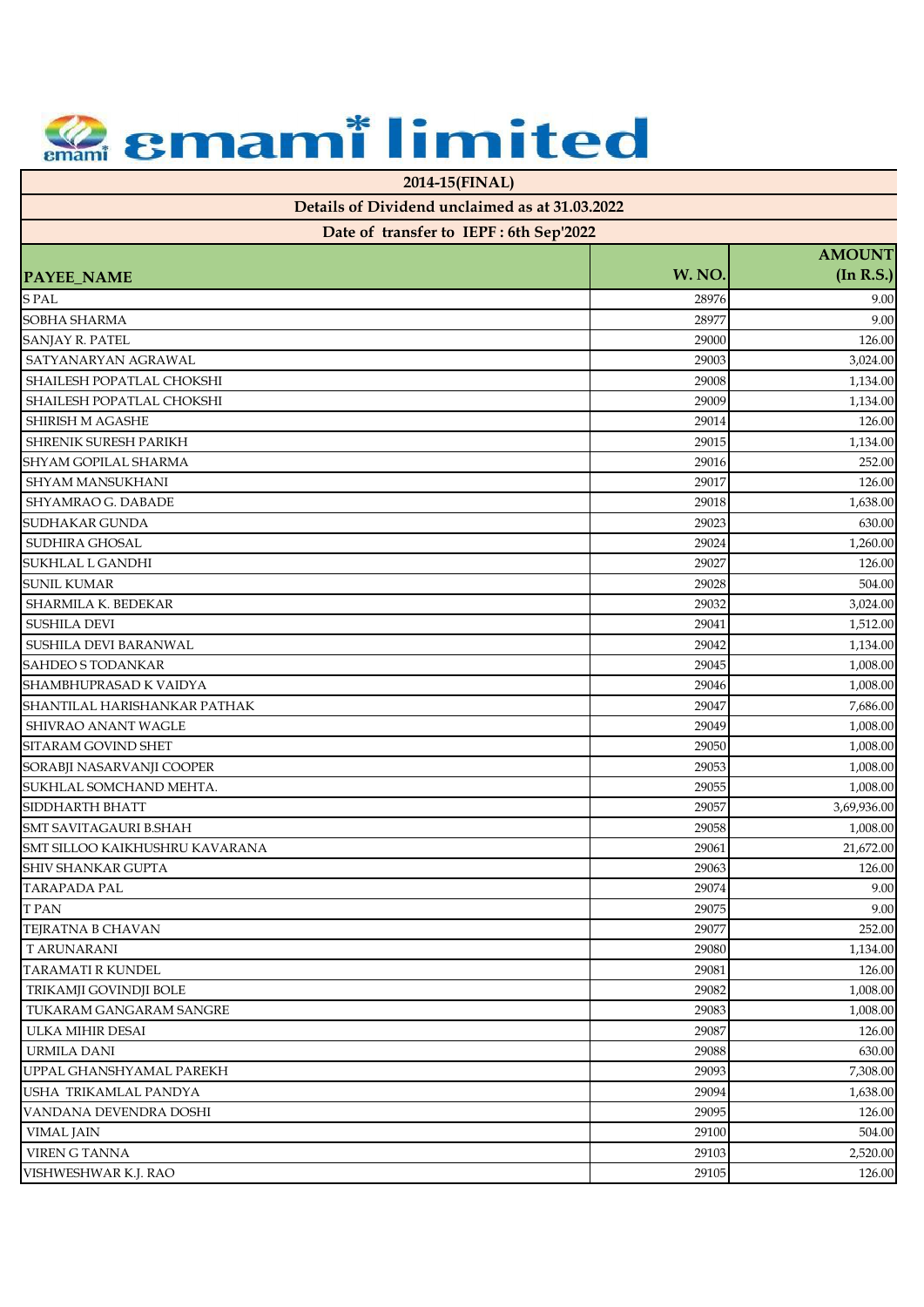**2014-15(FINAL)**

| Date of transfer to IEPF: 6th Sep'2022 |        |               |
|----------------------------------------|--------|---------------|
|                                        | W. NO. | <b>AMOUNT</b> |
| <b>PAYEE_NAME</b>                      |        | (In R.S.)     |
| VITHAL ARJANBHAI THUMAR                | 29106  | 126.00        |
| VASUMATI VASANT SHETH                  | 29112  | 3,024.00      |
| <b>VEENA CHANDRA</b>                   | 29113  | 126.00        |
| VITTHABAI S PATIL                      | 29114  | 126.00        |
| VISHNUKUMAR P PARIKH                   | 29116  | 504.00        |
| VIJAYA M.PARIKH                        | 29117  | 252.00        |
| VITHALDAS T SHAH                       | 29118  | 126.00        |
| YESHKUMAR THUKRAL                      | 29121  | 126.00        |
| YESHPAL THUKRAL                        | 29122  | 126.00        |
| YOGESHCHANDRA H.VYAS                   | 29124  | 25,200.00     |
| MUKESH GUPTA                           | 27661  | 300.00        |
| <b>GYANCHAND DHIRAN</b>                | 27786  | 126.00        |
| Rita Pal                               | 27788  | 45.00         |
| <b>INDER VIR PURI</b>                  | 27889  | 5,400.00      |
| SANJEEV SARDANA                        | 27963  | 900.00        |
| Amazing Vinimay Private Limited        | 28009  | 15,000.00     |
| PATEL RAKESH SHANABHAI                 | 28014  | 504.00        |
| ASAGARALI HASANALI SAIYAD              | 28076  | 30.00         |
| <b>SUDHA RANI BASU</b>                 | 28137  | 9.00          |
| <b>LITHA GEORGE</b>                    | 28153  | 6.00          |
| SUBHABRATA KAR                         | 28200  | 225.00        |
| RAJEEV UPADHYAY                        | 28224  | 225.00        |
| SANGHVI PRIYANK HIMMATLAL              | 26824  | 756.00        |
| DEEPAK AGRAWAL                         | 26861  | 180.00        |
| MUKESH KUMAR JAIN                      | 26979  | 36.00         |
| PATEL RAVINDRA GOPALDAS                | 26993  | 9.00          |
| <b>INDRAJIT BHATTACHARJEE</b>          | 27094  | 15.00         |
| VANDANA KUMARI JAJODIA                 | 27122  | 111.00        |
| RAVI PARUPELLI                         | 27123  | 60.00         |
| <b>SAVITA</b>                          | 27177  | 900.00        |
| VIJAYABEN ODHAVJIBHAI VANPARIA         | 27197  | 120.00        |
| SHEELA CHAKRABORTY                     | 27253  | 45.00         |
| KATRAPATI JAGAN MOHAN RAO              | 27304  | 30.00         |
| <b>VIVEK AGARWAL</b>                   | 27319  | 126.00        |
| <b>HARDEEP SINGH</b>                   | 27532  | 60.00         |
| <b>KUMAD SOOD</b>                      | 26030  | 135.00        |
| VIMALA RAJARAM UPADHAYE                | 26041  | 270.00        |
| KISHANCHAND HUNDALDAS ROCHWANI         | 26074  | 21.00         |
| VORA BHARAT RATILAL                    | 26201  | 450.00        |
| RAVIKUMAR T A                          | 26232  | 6.00          |
| <b>ROSY SONI</b>                       | 26248  | 900.00        |
| SHAHID AKHTAR ANSARI                   | 26283  | 9.00          |
|                                        |        |               |
| NARESH KUMAR SHARMA                    | 26288  | 21.00         |
| MANSUKH LAL GUGALIYA                   | 26310  | 378.00        |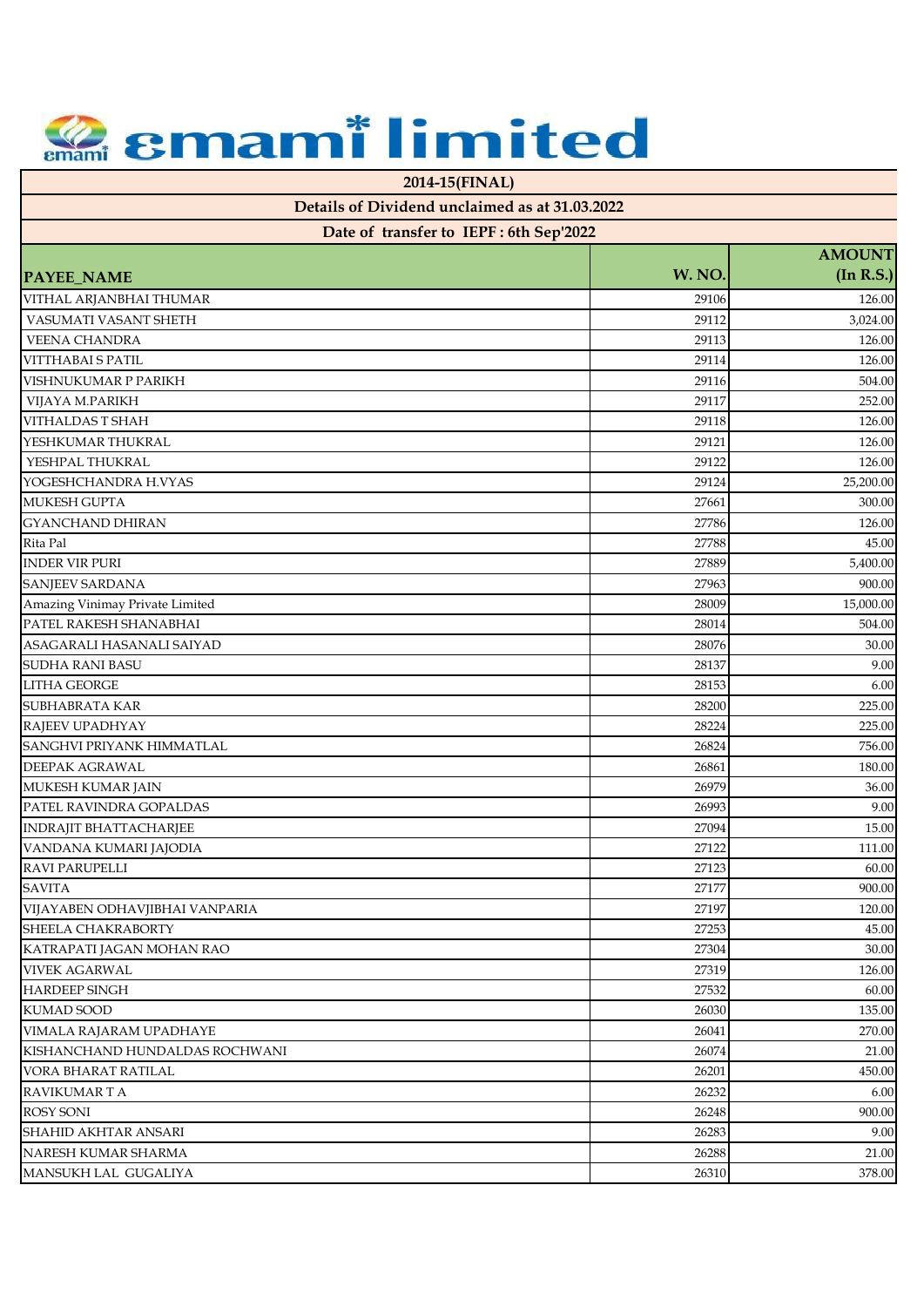**2014-15(FINAL)**

| Telalis of Dividend unclaimed as at 91.09.2022<br>Date of transfer to IEPF: 6th Sep'2022 |        |               |
|------------------------------------------------------------------------------------------|--------|---------------|
|                                                                                          |        | <b>AMOUNT</b> |
| <b>PAYEE_NAME</b>                                                                        | W. NO. | (In R.S.)     |
| <b>VANESSA SARAH BUGG</b>                                                                | 26380  | 1,020.00      |
| <b>GUMMALURI KAMESWARI</b>                                                               | 26519  | 126.00        |
| S V MALLIKARJUNA KUMAR                                                                   | 26564  | 60.00         |
| Manohar Lal Tibrewal & Others                                                            | 26579  | 1,170.00      |
| <b>RAJAMANIP</b>                                                                         | 26607  | 3.00          |
| JAYA BHARAT PATEL                                                                        | 26675  | 126.00        |
| NIKHILESH B PARADKAR                                                                     | 26678  | 45.00         |
| OSWALD CLIFFORD MORAES                                                                   | 26703  | 6.00          |
| <b>KULDEEP KUMAR</b>                                                                     | 26725  | 18.00         |
| <b>SANDEEP KUMAR TIWARI</b>                                                              | 26740  | 15.00         |
| SHIV KUMAR JAJU                                                                          | 26788  | 300.00        |
| <b>JASBIR KAUR KOHLI</b>                                                                 | 25258  | 900.00        |
| <b>ALOK SHARMA</b>                                                                       | 25295  | 900.00        |
| <b>MADHVI RITESH DESAI</b>                                                               | 25353  | 126.00        |
| <b>MANISH TODI</b>                                                                       | 25426  | 1,800.00      |
| AMARNATH. K. V                                                                           | 25530  | 3.00          |
| RAJEEV KUMAR AGRAWAL                                                                     | 25598  | 252.00        |
| V P SWARNALATHA                                                                          | 25675  | 90.00         |
| PARVEEN K GUPTA                                                                          | 25707  | 900.00        |
| <b>ASHOK PATEL</b>                                                                       | 25861  | 9.00          |
| <b>VIJAY SHARMA</b>                                                                      | 25885  | 225.00        |
| <b>G NAGABHUSHANAM</b>                                                                   | 25907  | 45.00         |
| <b>BACHUBHAI PATEL</b>                                                                   | 25921  | 1,536.00      |
| K VENU GOPAL RAJU                                                                        | 24559  | 9.00          |
| NAYNABEN RAMESHBHAI KHADELA                                                              | 24623  | 15.00         |
| Vidisha Rungta                                                                           | 24648  | 30.00         |
| VASANTLAL JAMNADAS ASHAR                                                                 | 24727  | 4,536.00      |
| <b>SANDEEP GOEL</b>                                                                      | 24754  | 300.00        |
| PARAMJIT SINGH BAREY                                                                     | 24784  | 12.00         |
| VENKATESH MALLYA KOTYAR GANESH                                                           | 24805  | 504.00        |
| <b>CHAMAN LAL BAKSHI</b>                                                                 | 24868  | 9.00          |
| <b>SUNITA GUPTA</b>                                                                      | 24906  | 225.00        |
| PRAVEEN KOLLA                                                                            | 24996  | 630.00        |
| N.D. MEHTA                                                                               | 25005  | 450.00        |
| N.MUTHU SIVAM                                                                            | 25071  | 252.00        |
| <b>ANAND MEHROTRA</b>                                                                    | 25093  | 1,260.00      |
| RAMESHBHAI PATEL                                                                         | 25097  | 462.00        |
| NAGAPPA VAMAN PAI                                                                        | 25135  | 60.00         |
| L RANGAIAH                                                                               | 25167  | 126.00        |
| <b>IIGNESH BABUBHAI PATEL</b>                                                            | 25209  | 90.00         |
| NARESH CHANDRA SAHA                                                                      | 25252  | 45.00         |
| RAJENDRAKUMAR PANDYA                                                                     | 23780  | 252.00        |
| VIJAYAKUMARI. A                                                                          | 23796  | 30.00         |
| JONNAVITHULA RAJESWARI                                                                   | 23800  | 900.00        |
|                                                                                          |        |               |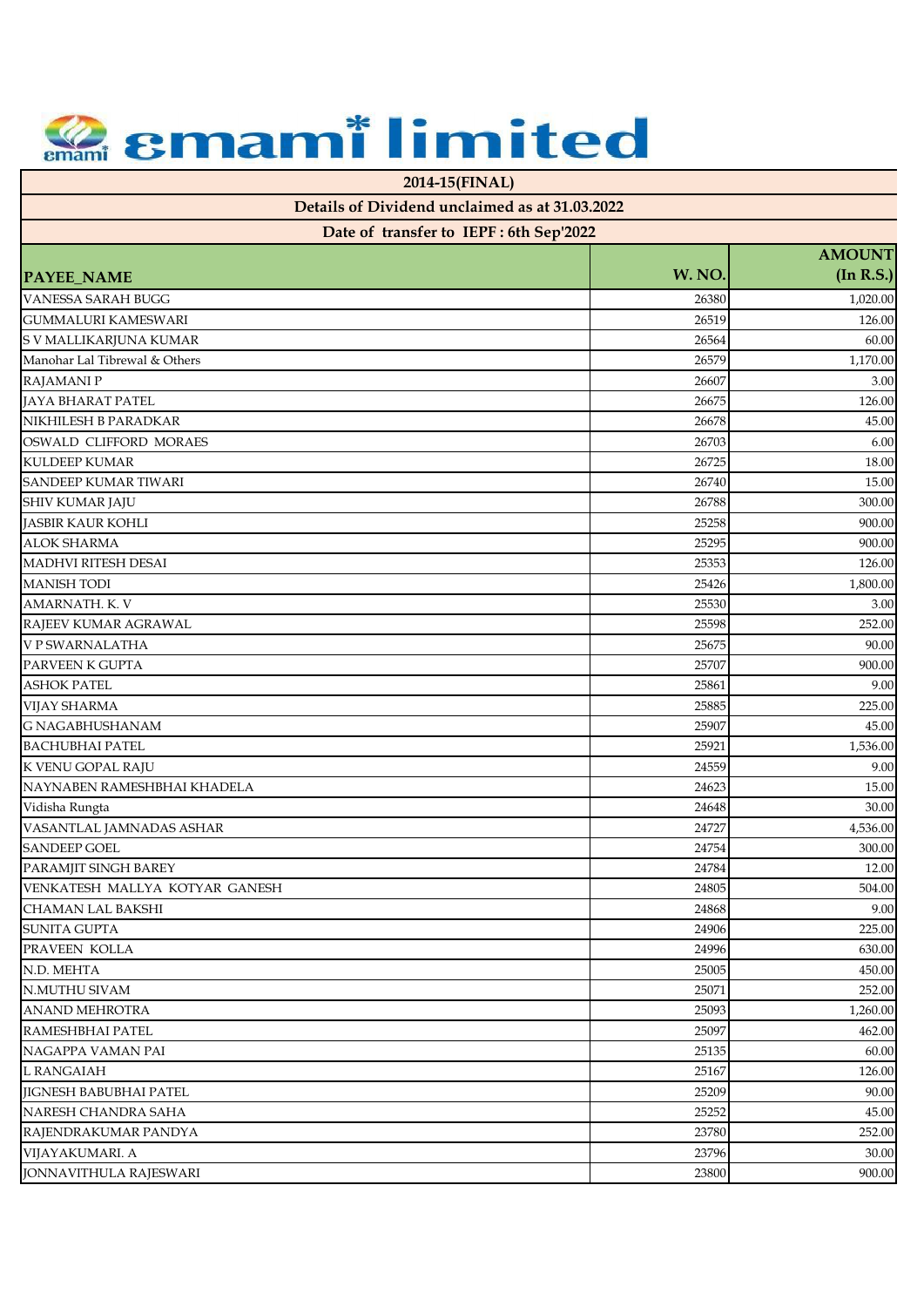**2014-15(FINAL)**

| Date of transfer to IEPF: 6th Sep'2022 |        |               |
|----------------------------------------|--------|---------------|
|                                        |        | <b>AMOUNT</b> |
| PAYEE_NAME                             | W. NO. | (In R.S.)     |
| <b>NAVNEET KAUR</b>                    | 23839  | 225.00        |
| MANJU SHARMA                           | 23896  | 3.00          |
| DR SEETHALAKSHMI H K                   | 23929  | 150.00        |
| RASHMI AGARWAL                         | 23944  | 750.00        |
| <b>VASANT RISBUD</b>                   | 24066  | 126.00        |
| SHANKAR LAL SARAFF                     | 24077  | 30.00         |
| <b>SATHIS KUMAR, K</b>                 | 24082  | 90.00         |
| MANJULA MISHRA                         | 24120  | 126.00        |
| CHANDRA MOHAN G SANIL                  | 24136  | 6.00          |
| JOSEPH SAHAYAM. V                      | 24173  | 207.00        |
| VAIJAYANTI G KULKARNI                  | 24250  | 72.00         |
| SHAH JAYESH NATVARLAL                  | 24283  | 630.00        |
| RAMESH CHANDRA                         | 24297  | 3.00          |
| <b>BINA NIKHIL VAISHNAV</b>            | 24308  | 150.00        |
| PUNITA KHETAN                          | 24324  | 756.00        |
| LATHA. V                               | 24325  | 225.00        |
| SAMPADA MANGESH APTE                   | 24351  | 6.00          |
| <b>D M SHARIQUE</b>                    | 24383  | 9.00          |
| JAYASRI CHAKRABARTY                    | 24387  | 2,016.00      |
| <b>BABITA GUPTA</b>                    | 24403  | 300.00        |
| ASHOK KUMAR SHARDA                     | 24407  | 3.00          |
| <b>BIDYA DEVI GUPTA</b>                | 24443  | 900.00        |
| SHYAMA H C                             | 22958  | 15.00         |
| <b>BHARTI SINGH</b>                    | 23002  | 81.00         |
| <b>AVTAR SINGH</b>                     | 23074  | 900.00        |
| HARISH CHANDRA JOSHI                   | 23153  | 900.00        |
| <b>BAIJANTI MALA PODDAR</b>            | 23166  | 900.00        |
| LAKSHMI NIWAS AGARWAL                  | 23174  | 735.00        |
| PARANJAPE MADHUKAR HARI                | 23311  | 900.00        |
| RAJ RANI SHARMA                        | 23337  | 900.00        |
| SALONI SHARMA                          | 23368  | 243.00        |
| PUSHPA RANI MAGO                       | 23385  | 504.00        |
| TEJINDER BIR KAUR                      | 23387  | 180.00        |
| AJAI KUMAR MITTAL                      | 23399  | 126.00        |
| KEWAL KRISHAN SONI                     | 23419  | 9.00          |
| KAUSER ABBAS RIZVI                     | 23465  | 30.00         |
| LINGAVANAICKER KANDASAMY               | 23472  | 45.00         |
| <b>SUBRAMANI</b>                       | 23583  | 300.00        |
| <b>SEEMA</b>                           | 23636  | 1,269.00      |
| <b>MANISH PANDEY</b>                   | 23680  | 225.00        |
| HITESH HARIPRASAD VORA                 | 22227  | 3.00          |
| VIJAYA LAXMI NALLURI                   | 22280  | 1,350.00      |
| LAXMAN DAS CHAWLA                      | 22296  | 30.00         |
|                                        |        |               |
| <b>USHA RAWAT</b>                      | 22353  | 150.00        |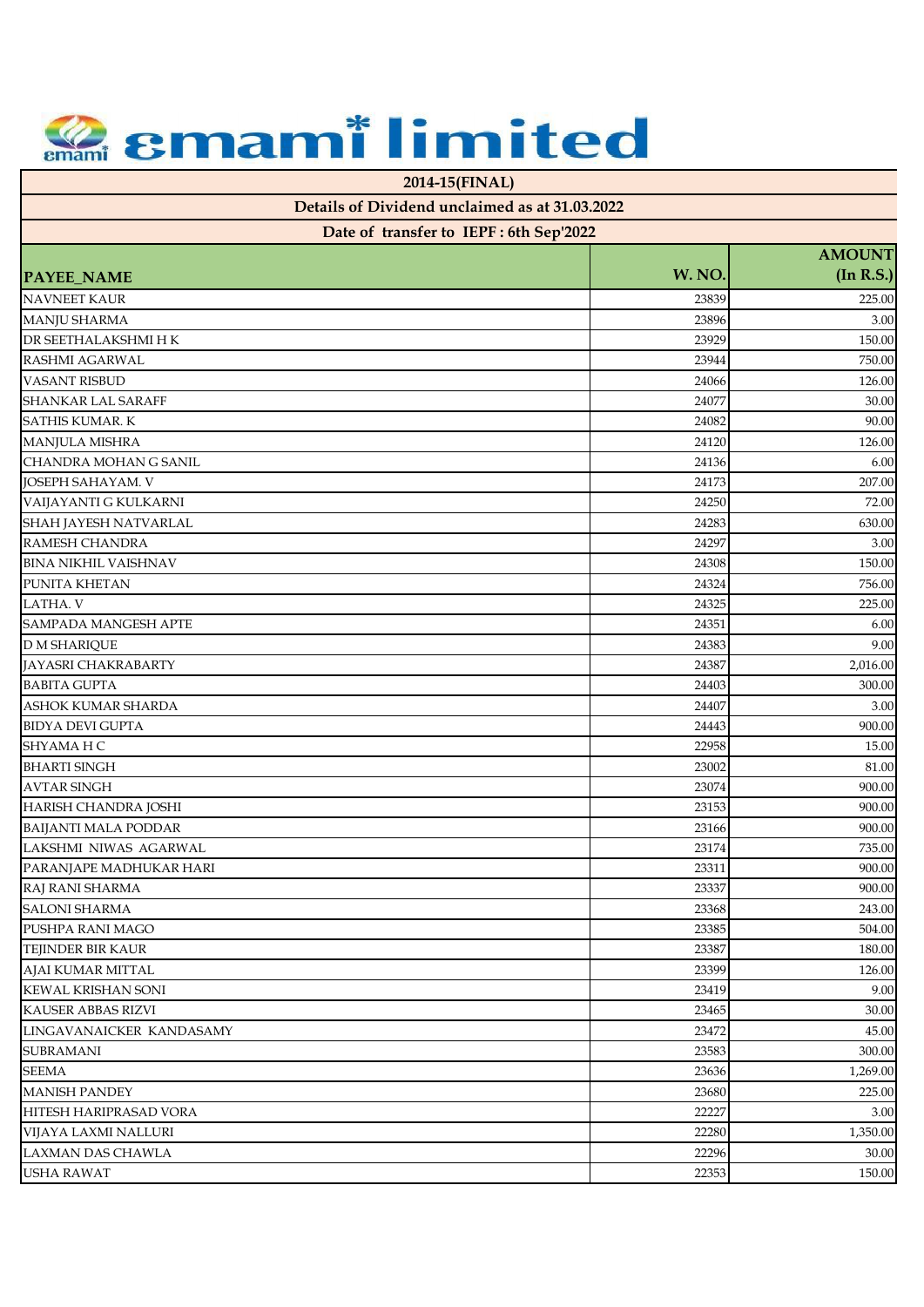**2014-15(FINAL)**

| $\alpha$ and $\alpha$ is the contraction of $\alpha$ and $\alpha$ is a set $\alpha$ is $\alpha$ . Then<br>Date of transfer to IEPF: 6th Sep'2022 |        |               |
|--------------------------------------------------------------------------------------------------------------------------------------------------|--------|---------------|
|                                                                                                                                                  |        | <b>AMOUNT</b> |
| <b>PAYEE_NAME</b>                                                                                                                                | W. NO. | (In R.S.)     |
| <b>M S KUMARASWAMY</b>                                                                                                                           | 22367  | 150.00        |
| PRIYAVADAN M PATEL                                                                                                                               | 22374  | 504.00        |
| <b>ASHOK KUMAR</b>                                                                                                                               | 22533  | 27.00         |
| P RADHIKA                                                                                                                                        | 22544  | 630.00        |
| <b>ANANTHA BHAT P</b>                                                                                                                            | 22563  | 126.00        |
| <b>ATUL GUPTA</b>                                                                                                                                | 22593  | 900.00        |
| MOHANKUMAR NARSIDAS ADVANI                                                                                                                       | 22639  | 126.00        |
| MAHENDRAKUMAR SHIVABHAI SODHA                                                                                                                    | 22650  | 126.00        |
| NAGAMANI.G.K                                                                                                                                     | 22679  | 126.00        |
| TARANG MADANJIT MEHTA                                                                                                                            | 22859  | 18.00         |
| PRADEEP KUMAR SURAJBHAN MITTAL                                                                                                                   | 22892  | 150.00        |
| <b>K VELUSAMY</b>                                                                                                                                | 22906  | 126.00        |
| VANDANA JAYANT SHAH                                                                                                                              | 22935  | 27.00         |
| ASWARTHA NARAYANA M                                                                                                                              | 21424  | 225.00        |
| SUSANTA BHATTACHARYA                                                                                                                             | 21426  | 300.00        |
| <b>RAKESH LUTHRA</b>                                                                                                                             | 21507  | 45.00         |
| A SUBRAMANYAM                                                                                                                                    | 21524  | 600.00        |
| R WAHEETHARAHUMAN                                                                                                                                | 21531  | 90.00         |
| PREETI DEVENDRA KARANDE                                                                                                                          | 21634  | 30.00         |
| SATHEESH JOSEPH M J                                                                                                                              | 21647  | 15.00         |
| ALOKESH CHAKRABORTY                                                                                                                              | 21670  | 126.00        |
| SURESH TRIMBAK WANGUJARE                                                                                                                         | 21698  | 3.00          |
| <b>SANGEETA KEDIA</b>                                                                                                                            | 21782  | 90.00         |
| <b>SUMITRA DEVI</b>                                                                                                                              | 21932  | 90.00         |
| PUSHPA DODIYA                                                                                                                                    | 21938  | 900.00        |
| <b>VARSHA SAURABH BASTE</b>                                                                                                                      | 21970  | 900.00        |
| Heru H Premchandani                                                                                                                              | 22018  | 345.00        |
| VASANTKUMAR MANILAL PATEL                                                                                                                        | 22035  | 99.00         |
| NARESH KUMAR GUPTA                                                                                                                               | 22048  | 45.00         |
| JASHVANTBHAI DEVJIBHAI PATEL                                                                                                                     | 22052  | 90.00         |
| P TULASI RAO                                                                                                                                     | 22107  | 3.00          |
| OM PARKASH MANGLE                                                                                                                                | 22108  | 84.00         |
| RAJESHBHAI N. KHIRAIYA                                                                                                                           | 22118  | 630.00        |
| RAMESHBHAI CHAGANBHAI KAVTIYA                                                                                                                    | 20706  | 75.00         |
| THIRUVENKATESWARAN.E.P                                                                                                                           | 20714  | 6.00          |
| KOLARKAR DILIP G                                                                                                                                 | 20720  | 126.00        |
| <b>SUNIL KUMAR</b>                                                                                                                               | 20792  | 15.00         |
| VENKATAKIRAN KUMAR GOLLA                                                                                                                         | 20845  | 252.00        |
| S VISWANATHAN                                                                                                                                    | 20847  | 30.00         |
| <b>RAJESH KUMAR</b>                                                                                                                              | 20885  | 111.00        |
| JAGADHISH BABU M S                                                                                                                               | 20891  | 6.00          |
| DHANANJAY ONKARNATH SINGH                                                                                                                        | 20899  | 6.00          |
| <b>SHARAD JAIN</b>                                                                                                                               | 20992  | 15.00         |
| USHA KIRAN GUPTA                                                                                                                                 | 20999  | 30.00         |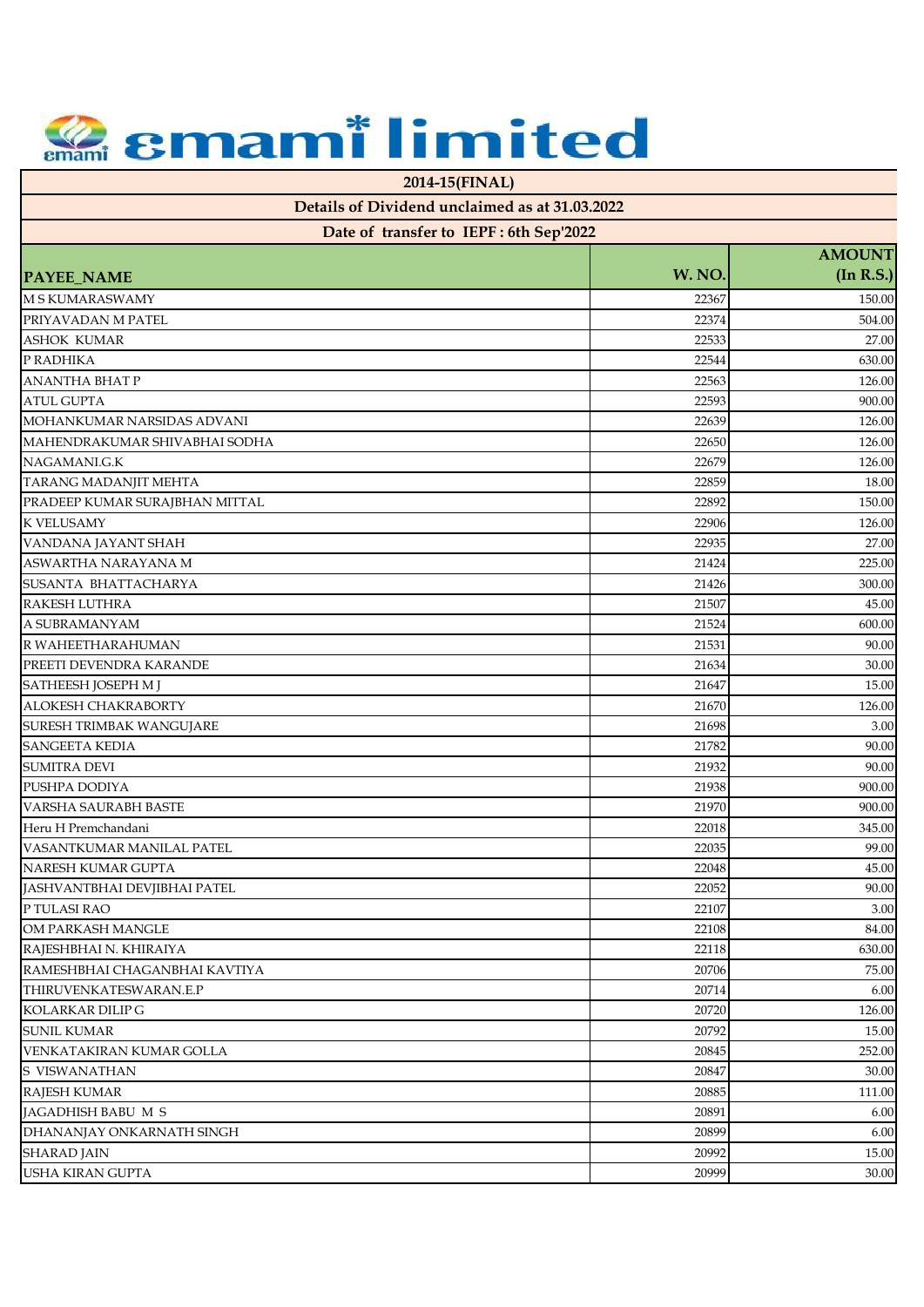**2014-15(FINAL)**

| Date of transfer to IEPF: 6th Sep'2022 |        |               |
|----------------------------------------|--------|---------------|
|                                        |        | <b>AMOUNT</b> |
| <b>PAYEE_NAME</b>                      | W. NO. | (In R.S.)     |
| VENKATA LAKSHMI NAGADURGA VEERABHOTLA  | 21002  | 126.00        |
| VRUNDHA KOLAR GUNDAPPA                 | 21018  | 1,056.00      |
| VINODRAY ODHAVJI SANGHANI              | 21046  | 126.00        |
| <b>SHERRY PATRA</b>                    | 21102  | 12.00         |
| RALLAPALLI SUBRAHMANYAM                | 21156  | 336.00        |
| O CHANDRA SEKARIAH                     | 21218  | 45.00         |
| <b>BIMAL GIRDHARLAL DOSHI</b>          | 21241  | 126.00        |
| <b>JAYADEEP RAMA RAO</b>               | 21280  | 45.00         |
| O SARADA                               | 21310  | 42.00         |
| NARASIMHAN T A                         | 21344  | 12.00         |
| Sekh Nizam                             | 21353  | 54.00         |
| SANJAY CHADDHA                         | 21370  | 126.00        |
| RAJEEV SUBBA RAO                       | 19977  | 18.00         |
| <b>SHANTILAL PATEL</b>                 | 19989  | 45.00         |
| SURESHCHANDRA GAJANAND HATKAR          | 19992  | 126.00        |
| <b>MAHENDRA NADH</b>                   | 20020  | 6.00          |
| <b>KUPPA RUKMINI</b>                   | 20107  | 90.00         |
| BHOJRAJ RAMCHANDRA PAUNIKAR            | 20110  | 900.00        |
| VUPPALA SATYANARAYANA                  | 20143  | 36.00         |
| PATURI VENGAIAH                        | 20200  | 450.00        |
| SAROJBEN HASMUKHBHAI SHAH              | 20238  | 1,134.00      |
| KIRITKUMAR AMRUTLAL MEHTA              | 20244  | 270.00        |
| SURENDRA PRATAP SINGH                  | 20317  | 252.00        |
| <b>JATIN AHUJA</b>                     | 20336  | 225.00        |
| <b>HEENA VYAS</b>                      | 20357  | 900.00        |
| <b>GHOUSE SHERIF</b>                   | 20395  | 252.00        |
| PRANAB KUMAR PAL                       | 20410  | 90.00         |
| <b>ANITA SHARMA</b>                    | 20447  | 30.00         |
| AVVS PRAKASH RAO                       | 20451  | 150.00        |
| SREELATHA DAMODARAN NAYAR              | 20504  | 90.00         |
| S ANANTHA LAKSHMI                      | 20516  | 30.00         |
| RAJAN CHAND                            | 20579  | 504.00        |
| <b>AGRIM BERY</b>                      | 20609  | 30.00         |
| <b>RENU VIJENDRA MITTAL</b>            | 20626  | 1,200.00      |
| RANDHIR SINGH CHHATWAL                 | 20628  | 900.00        |
| <b>GULSHAN ADI BOMANJI</b>             | 20643  | 60.00         |
| CHINNAJI CHIGURUPATI                   | 19197  | 300.00        |
| <b>MANISH GOYAL</b>                    | 19236  | 30.00         |
| ARCHANA MOHAN DESHPANDE                | 19498  | 15.00         |
| <b>G NARENDRA</b>                      | 19514  | 135.00        |
| <b>SUKLA BANERJEE</b>                  | 19517  | 300.00        |
| <b>RAVI KUMAR P</b>                    | 19535  | 60.00         |
| <b>GIRISH V THAKARE</b>                | 19572  | 15.00         |
| PERIN PRASHANT MEHTA                   | 19580  | 126.00        |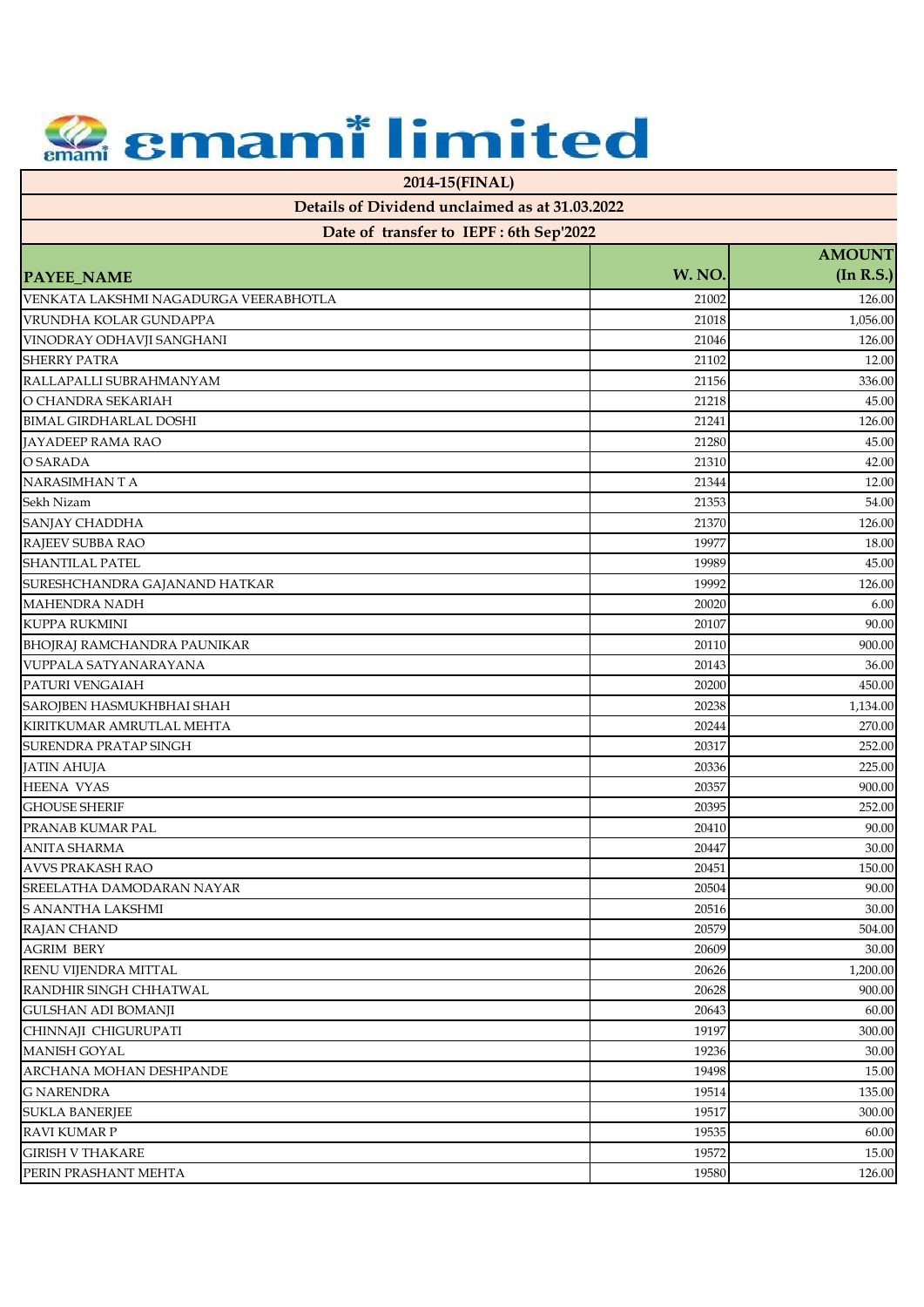**2014-15(FINAL)**

| Date of transfer to IEPF: 6th Sep'2022 |        |               |
|----------------------------------------|--------|---------------|
|                                        |        | <b>AMOUNT</b> |
| <b>PAYEE_NAME</b>                      | W. NO. | (In R.S.)     |
| <b>ANIL KUMAR GURG</b>                 | 19633  | 378.00        |
| PRIYANKA CHAVAN                        | 19700  | 30.00         |
| <b>UMESH R NAYAK</b>                   | 19714  | 30.00         |
| RAGHUPATHI BHAT                        | 19735  | 30.00         |
| NARAYAN RAMACHANDRA BHAT               | 19780  | 30.00         |
| M VENKATA RAMA REDDY                   | 19787  | 900.00        |
| ANAND KUMAR GOYAL                      | 19830  | 3.00          |
| NIRMALA JAYANTILAL SHAH                | 19844  | 4,662.00      |
| <b>RAJESH KUMAR</b>                    | 18397  | 6.00          |
| PREM CHAND PRASAD                      | 18405  | 900.00        |
| <b>SANGEETA GARG</b>                   | 18467  | 60.00         |
| <b>SOMEN BISWAS</b>                    | 18475  | 12.00         |
| SANDHYA BARU                           | 18487  | 246.00        |
| GAJANAN MADHAVRAO RUDRAKANTHWAR        | 18574  | 3.00          |
| SHRIKANT SHARAD BORWANKAR              | 18603  | 18.00         |
| AVANEESH KUMAR                         | 18627  | 60.00         |
| A PADMANABHA RAO                       | 18629  | 75.00         |
| SANTOSH PRIYADARSHI                    | 18705  | 30.00         |
| ADITYA A BAPAT                         | 18746  | 6.00          |
| HARSHAL GORDHANDAS MORPARIA            | 18760  | 126.00        |
| PREM LATA                              | 18767  | 15.00         |
| NAMITA SRIVASTAVA                      | 18775  | 3.00          |
| <b>RAHIMUN NISA</b>                    | 18818  | 15.00         |
| DARISI VENKATA LEELA KIRAN             | 18866  | 15.00         |
| <b>RASHMI TIWARI</b>                   | 18868  | 84.00         |
| <b>CHANDER SHEKHAR</b>                 | 18887  | 510.00        |
| SATYA NARAYAN MITTAL                   | 18898  | 150.00        |
| SUSHMA AGRAWAL                         | 19001  | 225.00        |
| <b>SHRIKANT MARDA</b>                  | 19095  | 702.00        |
| HARSHADRAI R PATEL                     | 19105  | 126.00        |
| KAPIL DEV MISHRA                       | 19117  | $3.00\,$      |
| YASHODA GUPTA                          | 17623  | 180.00        |
| <b>RANJANA NAYAK</b>                   | 17646  | 252.00        |
| <b>GOPAL PRASAD JAISWAL</b>            | 17664  | 15.00         |
| RAVI CHAND M                           | 17670  | 126.00        |
| <b>AMI TIKARIA</b>                     | 17712  | 126.00        |
| ROHIT DATTATRAY JEJURKAR               | 17737  | 90.00         |
| SNEHA SHYAM GACHKE                     | 17802  | 60.00         |
| SUNILKUMAR ISHVARBHAI PATEL            | 17816  | 126.00        |
| SHABNAM ZULFIOUAR SHAIKH               |        |               |
|                                        | 17829  | 225.00        |
| LAXMI NARAIN GUPTA                     | 17871  | 300.00        |
| <b>RAJIV GUPTA</b>                     | 17889  | 150.00        |
| BANSILAL CHHAGANLAL NAVAL              | 17911  | 315.00        |
| BHONGAL ADINATH V                      | 18103  | 45.00         |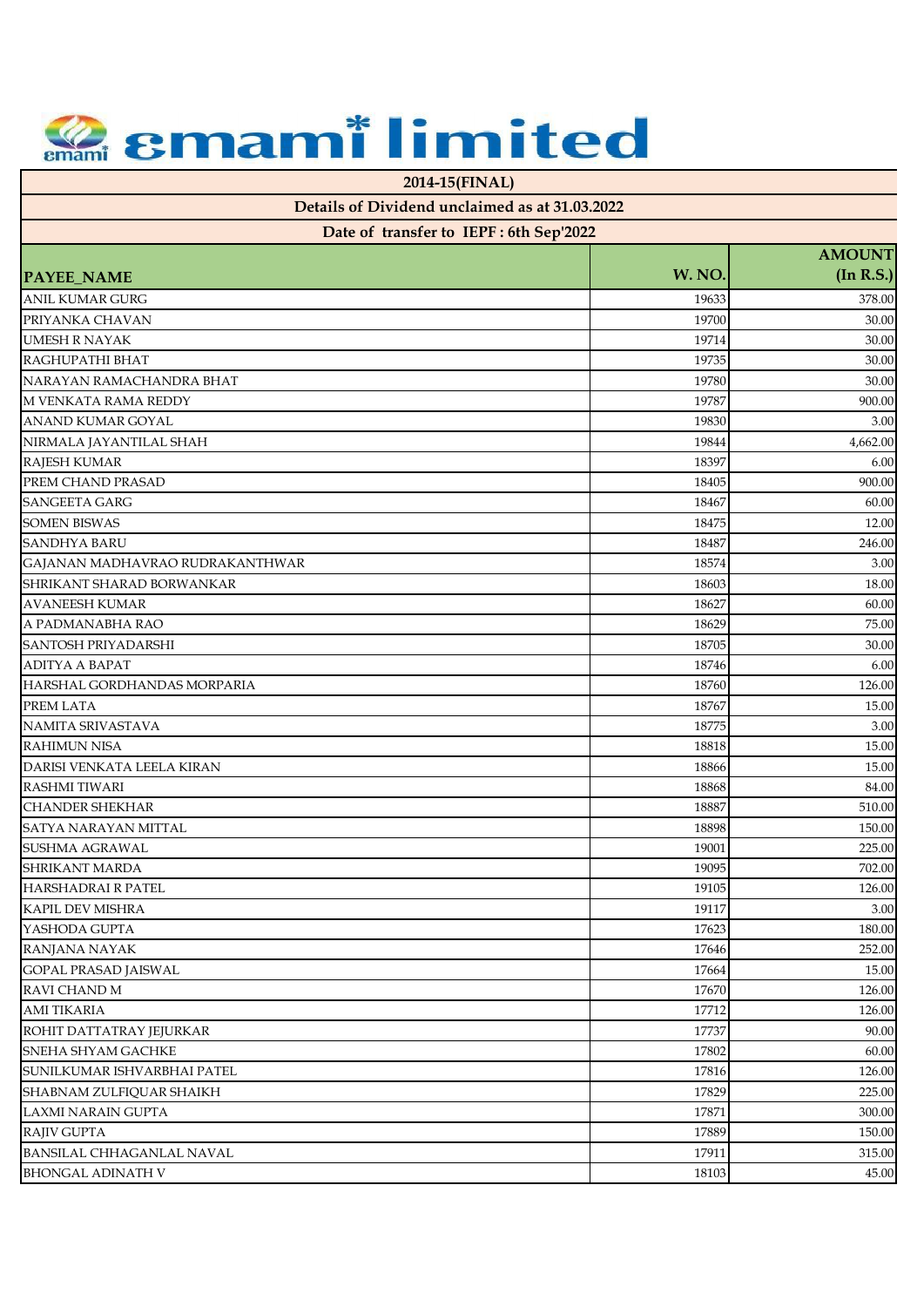**2014-15(FINAL)**

| Date of transfer to IEPF: 6th Sep'2022     |        |                            |
|--------------------------------------------|--------|----------------------------|
|                                            | W. NO. | <b>AMOUNT</b><br>(In R.S.) |
| PAYEE_NAME                                 |        |                            |
| SARIKA GOEL                                | 18157  | 240.00                     |
| <b>SAROJ BIHANI</b>                        | 18188  | 675.00                     |
| MOHANRAO SAHEBRAO BABAR                    | 18221  | 378.00                     |
| MANJUTAI TALMALE                           | 18225  | 75.00                      |
| RANJANBEN DHIRAJLAL PATEL                  | 18281  | 510.00                     |
| SONALI PRANESH VARTAK                      | 18290  | 30.00                      |
| PADMABEN DHIRAJLAL VORA                    | 18297  | 252.00                     |
| YOGESH ASHOK SAWANT                        | 18339  | 27.00                      |
| ABDULHAQ I LAHERI                          | 18346  | 15.00                      |
| MADHURI MADHUKAR SARAF                     | 16826  | 225.00                     |
| SATISH KUMAR GOEL                          | 16891  | 81.00                      |
| RAHUL CHAMPALAL BORA                       | 16967  | 15.00                      |
| <b>IITENDER GUPTA</b>                      | 16994  | 180.00                     |
| RASIKLAL PURSHOTTAM PATEL                  | 17028  | 90.00                      |
| CHANDRA PRAKASH TRIVEDI                    | 17035  | 900.00                     |
| MUSAFIR SINGH                              | 17114  | 450.00                     |
| <b>RAMANGAI</b>                            | 17178  | 120.00                     |
| AMIT NARAYAN BISWAS                        | 17194  | 900.00                     |
| <b>JYOTI JAIN</b>                          | 17199  | 900.00                     |
| RAJANI VADAPALLI                           | 17214  | 30.00                      |
| <b>RAVI M NANAVATI</b>                     | 17352  | 21.00                      |
| ANGAD DEEP SINGH OBEROI                    | 17354  | 180.00                     |
| SANJAY KHANNA                              | 17371  | 210.00                     |
| DINESH CHANDRA MALLIK                      | 17373  | 150.00                     |
| SIDDHESH D MORE                            | 17378  | 3.00                       |
| FAIZUL HAQUE ANSARI                        | 17395  | 3.00                       |
| AMRENDRA KUMAR                             | 17421  | 60.00                      |
| LATA RANI MEHROTRA                         | 17461  | 1,134.00                   |
| SHASHI GUPTA                               | 17469  | 45.00                      |
| DINESH KUMAR DIXIT                         | 17493  | 180.00                     |
| <b>GURAZADA SITA RAMA RAO</b>              | 17512  | 900.00                     |
| ASK RAYMOND JAMES SECURITIES INDIA LIMITED | 17520  | 126.00                     |
| M N DEVARAJE URS                           | 16107  | 60.00                      |
| <b>VINAMRA GOEL</b>                        | 16284  | 900.00                     |
| JAGADEESH M S                              | 16364  | 105.00                     |
| MAHENDRA PRASAD SHAW                       | 16392  | 1,512.00                   |
| <b>ANIL KUMAR</b>                          | 16396  | 90.00                      |
| <b>BABITA AGARWAL</b>                      | 16468  | 15.00                      |
| ANIL KUMAR                                 | 16562  | 30.00                      |
| Lalit Kamalkumar Ferwani                   | 16595  | 111.00                     |
| OM PRAKASH PANDEY                          | 16604  | 33.00                      |
| MAHENDRA PRAGJIBHAI RATHOD                 | 16635  | 1,104.00                   |
| CHHAYA ASHWIN RUPAREL                      | 16710  | 54.00                      |
| Sandesh Kashinath Burye                    | 16736  | 30.00                      |
|                                            |        |                            |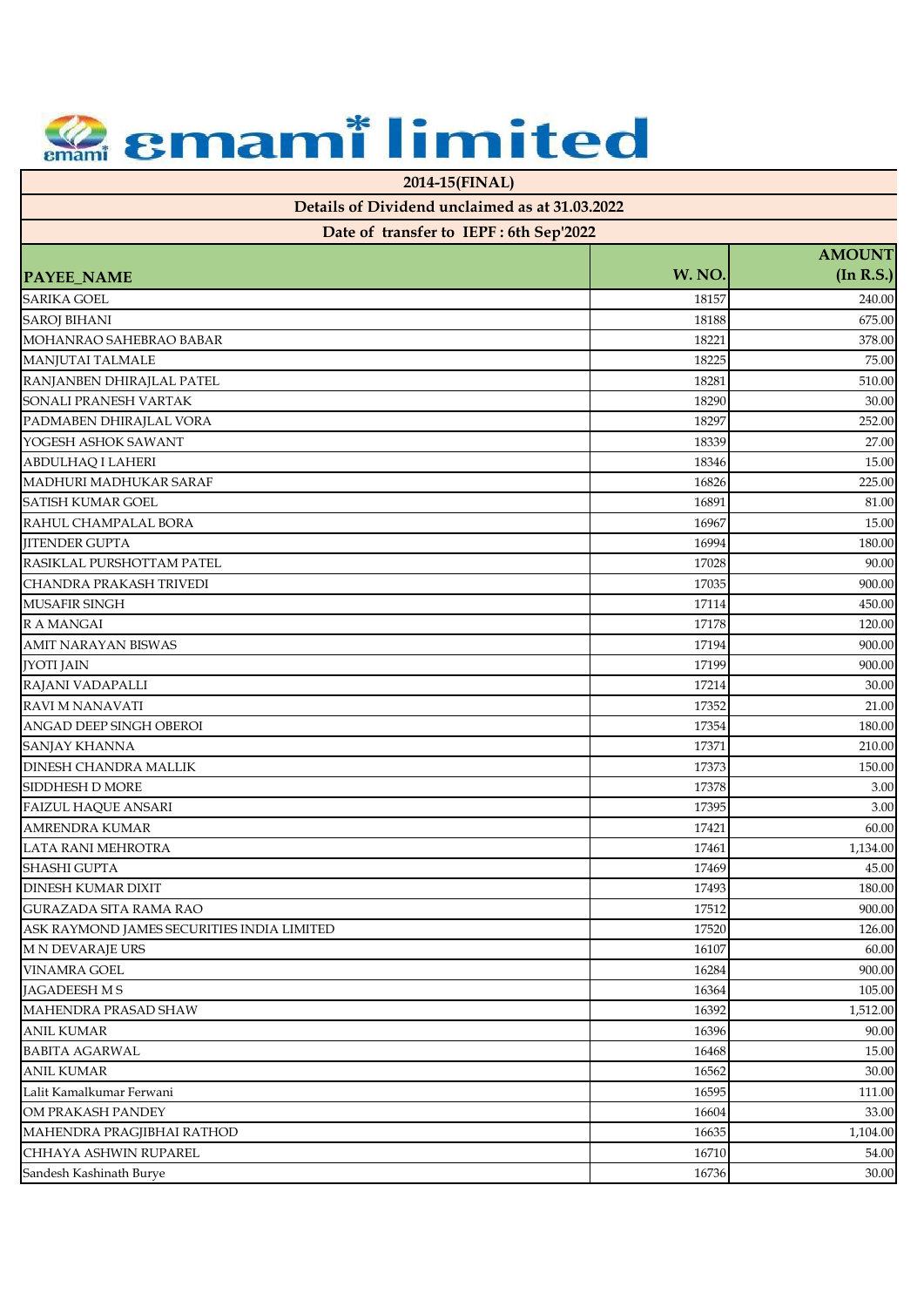**2014-15(FINAL)**

| Date of transfer to IEPF: 6th Sep'2022 |        |                            |
|----------------------------------------|--------|----------------------------|
|                                        | W. NO. | <b>AMOUNT</b><br>(In R.S.) |
| <b>PAYEE_NAME</b>                      |        |                            |
| <b>JAGPREET SINGH</b>                  | 16780  | 5850.00                    |
| <b>MADHU KALIDINDI</b>                 | 16793  | 9.00                       |
| RAJESH CHOUDHARY                       | 15296  | 75.00                      |
| NANDA ARUNKUMAR KHARKAR                | 15323  | 54.00                      |
| <b>NISHA RATHOD</b>                    | 15356  | 225.00                     |
| <b>BHARATHAN VETTIARA</b>              | 15363  | 90.00                      |
| <b>AJAY KUMAR</b>                      | 15465  | 111.00                     |
| LAXMI NARAYAN SAHU                     | 15481  | 15.00                      |
| <b>SATHEESH KUMAR</b>                  | 15514  | 78.00                      |
| <b>JYOTI</b>                           | 15535  | 900.00                     |
| ZAKIR HUSSAIN SHAIK                    | 15558  | 75.00                      |
| AKSHAY ARVIND HUILGOL                  | 15583  | 30.00                      |
| <b>SAMANTHA KM</b>                     | 15615  | 15.00                      |
| ANAND KUMAR GOYAL                      | 15743  | 12.00                      |
| <b>MANISHA JAIN</b>                    | 15767  | 126.00                     |
| <b>ATUL KUMAR</b>                      | 15769  | 756.00                     |
| T. SOWRIRAJAN                          | 15972  | 15.00                      |
| NANAKRAM MOTIRAM BILWANI               | 14539  | 30.00                      |
| KUSUMBEN GAURISHANKER CHHELAVDA        | 14543  | 504.00                     |
| MAYUR NATHUBHAI DANGAR                 | 14561  | 3,150.00                   |
| KALAVATI TAKVANI                       | 14564  | 900.00                     |
| R MAHADEVAN                            | 14750  | 552.00                     |
| TEJAS S SHAH                           | 14763  | 156.00                     |
| SHANKARGOUDA SIDDANAGOUDA GOUDAR       | 14771  | 18.00                      |
| CHANDAN KUMAR SAHU                     | 14894  | 42.00                      |
| MADHU SUDAN BUBNA                      | 14903  | 30.00                      |
| URMILA JATIA                           | 14904  | 585.00                     |
| <b>BINA NEWAR</b>                      | 14970  | 84.00                      |
| CHUMKI BHATTACHARYYA                   | 15011  | 30.00                      |
| K VAMAN PAI                            | 15071  | 270.00                     |
| <b>SURESH HOLLAK</b>                   | 15080  | 30.00                      |
| <b>USHA GARG</b>                       | 15192  | 252.00                     |
| RAJ BALA JHAMB                         | 15203  | 75.00                      |
| GEETABEN KAUSHIKBHAI PATEL             | 15233  | 300.00                     |
| PRAGNABEN HARSHADKUMAR PATEL           | 13755  | 450.00                     |
| <b>LAZARUST</b>                        | 13826  | 252.00                     |
| <b>REEMA BANSAL</b>                    | 13999  | 900.00                     |
| NEWTON KUMAR PATI                      | 14415  | 39.00                      |
| VIRAF RATAN KARANJIA                   | 13666  | 600.00                     |
| RAFIQ MANSURI                          | 13702  | 126.00                     |
| <b>AMITABH DUBE</b>                    | 12222  | 54.00                      |
| NILKANTH RADE                          | 12500  | 30.00                      |
| NAGARAJ P                              | 12533  | 9.00                       |
| <b>ANITHA PHILIPS</b>                  | 12555  | 300.00                     |
|                                        |        |                            |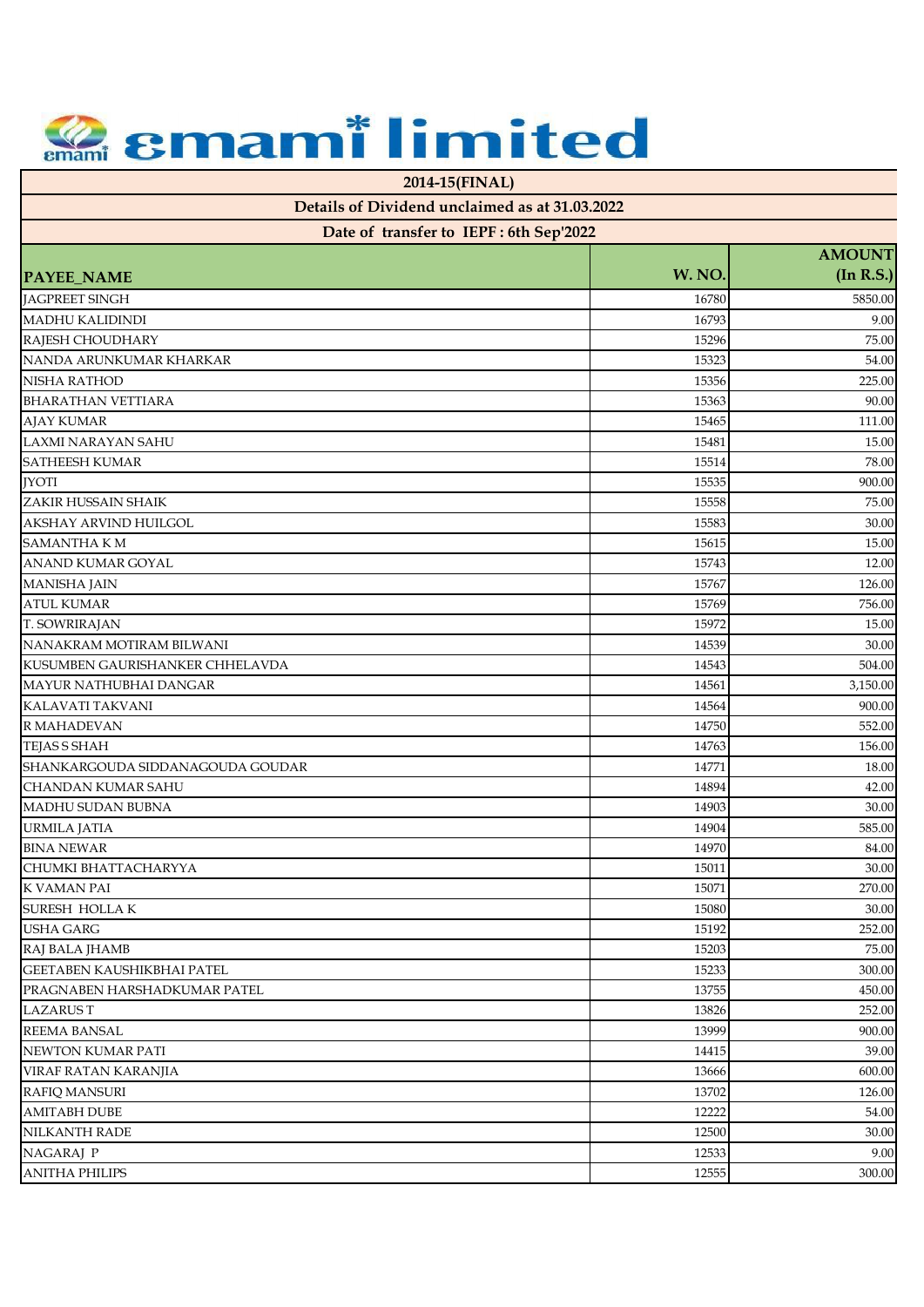**2014-15(FINAL)**

| Date of transfer to IEPF: 6th Sep'2022 |                |                            |
|----------------------------------------|----------------|----------------------------|
|                                        | W. NO.         | <b>AMOUNT</b><br>(In R.S.) |
| PAYEE_NAME<br><b>ASHA MUKUNDAN</b>     | 12558          | 6.00                       |
| POOJA RANAVIR SINGH                    | 12658          | 45.00                      |
| <b>TIKKA SATYAVATI</b>                 | 12690          | 24.00                      |
| <b>SUBIR MAHANTA</b>                   |                |                            |
| <b>ASHIM GHOSH</b>                     | 12702          | 66.00                      |
| <b>NIKESH NANDAN</b>                   | 12866          | 180.00<br>120.00           |
| LOGAMBAL VIKRAM                        | 12914<br>12923 |                            |
| <b>SANTANU KUMAR MISHRA</b>            |                | 15.00                      |
|                                        | 11542          | 378.00                     |
| KUNAL UMESH RESHAMWALA                 | 11566          | 900.00                     |
| SUNITA VIJAYKUMAR BIDKAR               | 11395          | 6.00                       |
| LATKAR PRADNYA PRAMOD                  | 10166          | 138.00                     |
| VIJAY LAXMI SHARMA                     | 10245          | 150.00                     |
| MAHESH KUMAR JHANWAR                   | 10282          | 126.00                     |
| SEJAL UMESH PATEL                      | 10305          | 750.00                     |
| PRATIK GANDHI                          | 10327          | 30.00                      |
| <b>GANDE SAMMAIAH</b>                  | 10360          | 576.00                     |
| <b>EMAMI LIMITED</b>                   | 10361          | 1,800.00                   |
| DILIP PRABHAKAR WELEKAR                | 10391          | 9.00                       |
| RAJGURU CHOWDHURY                      | 10422          | 3.00                       |
| IRSHA VIDYADHAR MISHRIKOTKAR           | 10443          | 270.00                     |
| POOJA SAKLANI                          | 10465          | 6.00                       |
| HOMI MINOCHER HOMAWALA                 | 10549          | 300.00                     |
| PRADEEP VASANT KALELE                  | 10559          | 300.00                     |
| LOKENDER MYADAM                        | 10577          | 900.00                     |
| PAWANKUMAR JAGDISHPRASAD GOENKA        | 10591          | 9.00                       |
| SAI MADHAVI MYADAM                     | 10599          | 900.00                     |
| NIMISHA PRAVINCHANDRA PAREKH           | 10625          | 126.00                     |
| <b>SHANMUGAM C</b>                     | 10628          | 3.00                       |
| <b>BABADHAM VANIJYA PVT.LTD</b>        | 10670          | 1260.00                    |
| VISHWAROOP MOITRA                      | 9323           | 126.00                     |
| RADHIKA . SATSANGI                     | 9354           | 123.00                     |
| VIBHA VINAY PADASALAGI                 | 9377           | 9.00                       |
| <b>MADHU DHARIWAL</b>                  | 9383           | 300.00                     |
| DEVKINANDAN NARAYAN MAHESHWARI         | 9384           | 90.00                      |
| <b>VEENA SURESH WALKE</b>              | 9476           | 6,552.00                   |
| ROHIT KUMAR GOYEL                      | 9620           | 171.00                     |
| DHANANJAY SUDHAKAR TALATHI             | 9629           | 171.00                     |
| SANDEEP SURESH TAMHANKAR               | 9633           | 348.00                     |
| VARSHA DINESH ACCHPALIYA               | 9750           | 189.00                     |
| <b>MANOJ BOTHRA</b>                    | 9795           | 327.00                     |
| MOHAMMED ASIF SHABBIRHUSHEN PATHAN     | 9824           | 30.00                      |
| <b>CHARMI SATISH SHAH</b>              | 9836           | 135.00                     |
| RAJESHWARI OJHA                        | 9853           | 6.00                       |
| SHILPI SANCHETEE                       | 9873           | 108.00                     |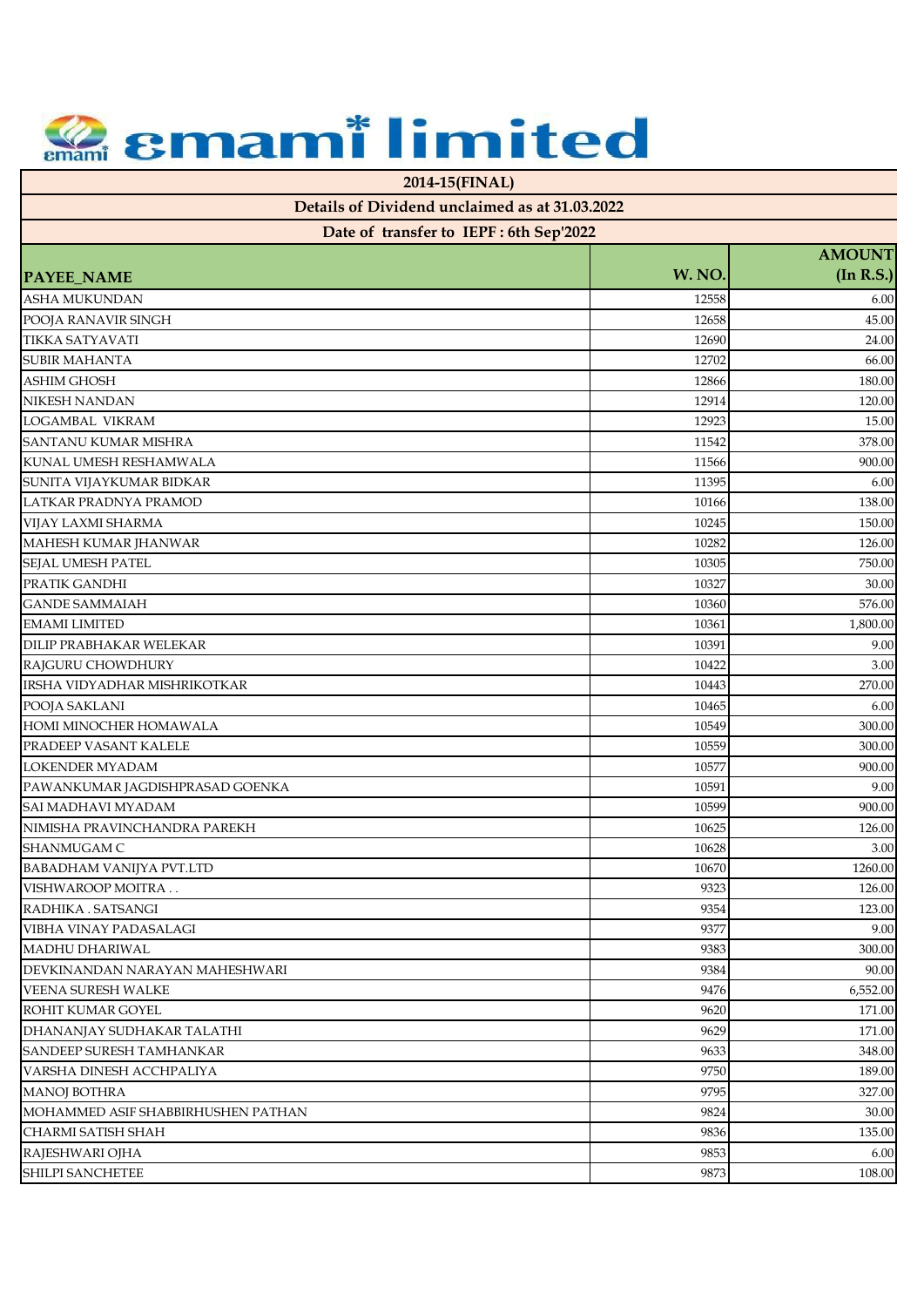**2014-15(FINAL)**

|  |  |  | Date of transfer to IEPF : 6th Sep'2022 |  |
|--|--|--|-----------------------------------------|--|
|--|--|--|-----------------------------------------|--|

|                                 | -      | <b>AMOUNT</b> |
|---------------------------------|--------|---------------|
| PAYEE_NAME                      | W. NO. | (In R.S.)     |
| <b>JAYGHOSH APPASAHEB KADDU</b> | 9940   | 99.00         |
| <b>SANTOSH KUMAR PAREKH</b>     | 8750   | 450.00        |
| SHILPABEN HITESHKUMAR CHANDARIA | 8762   | 123.00        |
| SHAKIL AHMAD KHAN               | 8801   | 15.00         |
| <b>A R GUPTA</b>                | 9145   | 315.00        |
| <b>KUSUM UPPAL</b>              | 9222   | 273.00        |
| SANJAY CHHABRA                  | 8033   | 762.00        |
| DILIPKUMAR R GUPTA.             | 8371   | 15.00         |
| <b>BALWINDER KAUR HAYER.</b>    | 8465   | 3,597.00      |
| <b>DINESH KUMAR SHARMA</b>      | 7464   | 111.00        |
| <b>USHA SURI.</b>               | 7614   | 273.00        |
| RAM PRAKASH S ARORA.            | 7846   | 135.00        |
| RAMESH MISHRA HUF.              | 7020   | 21.00         |
| PRASHANT KUMAR KHANDELWAL       | 7046   | 150.00        |
| KIMAYA IMPEX PVT. LTD.          | 7143   | 600.00        |
| <b>KUSUM UPPAL</b>              | 7219   | 150.00        |
| PRAMILA CHHANGANI               | 6013   | 450.00        |
| <b>SHIV RATAN CHANDAK</b>       | 6029   | 288.00        |
| RAJENDRA KUMAR SHARMA           | 6043   | 300.00        |
| RAJENDRA KUMAR SHARMA H.U.F.    | 6047   | 90.00         |
| RAM NARESH AGARWAL HUF          | 6140   | 600.00        |
| <b>HARSHAK</b> J                | 6187   | 150.00        |
| <b>IYOTSANA A KHOKALE</b>       | 6194   | 6.00          |
| <b>APURVA PANDEY</b>            | 6203   | 63.00         |
| <b>BHARGAVI RAJESH VAIDHYA</b>  | 6204   | 195.00        |
| HARINARAYAN MURLIDHAR SIKCHI    | 6207   | 90.00         |
| <b>BHARTI RANI</b>              | 6221   | 30.00         |
| <b>JAI KUMAR GUPTA</b>          | 6222   | 15.00         |
| VIJAYA RAVINDRA SONAWANE        | 6227   | 18.00         |
| <b>BABUBHAI B KHALASI</b>       | 6249   | 90.00         |
| M PRADEEP.                      | 6255   | 33.00         |
| AMITKUMAR NARNOLI               | 6268   | 240.00        |
| <b>JATAN DEVI SETHIA</b>        | 6271   | 60.00         |
| SURENDRA KUMAR SETHIA           | 6272   | 126.00        |
| SURENDRA KUMAR SETHIA HUF       | 6274   | 81.00         |
| SHAILI APURVA SARUPRIA          | 6279   | 156.00        |
| ASIT KUMAR JANA                 | 6329   | 15.00         |
| <b>BEHARI LAL SETH</b>          | 6340   | 150.00        |
| <b>MANOJ KOTHARI</b>            | 6352   | 30.00         |
| PRAFULL KUMAR PANDEY            | 6369   | 90.00         |
| SANDHYA BENGANI                 | 6371   | 900.00        |
| <b>RAJEEV JAIN</b>              | 6434   | 30.00         |
| MEVA DEVI AGARWAL               | 6452   | 30.00         |
| SADHNA JAIN                     | 6481   | 12.00         |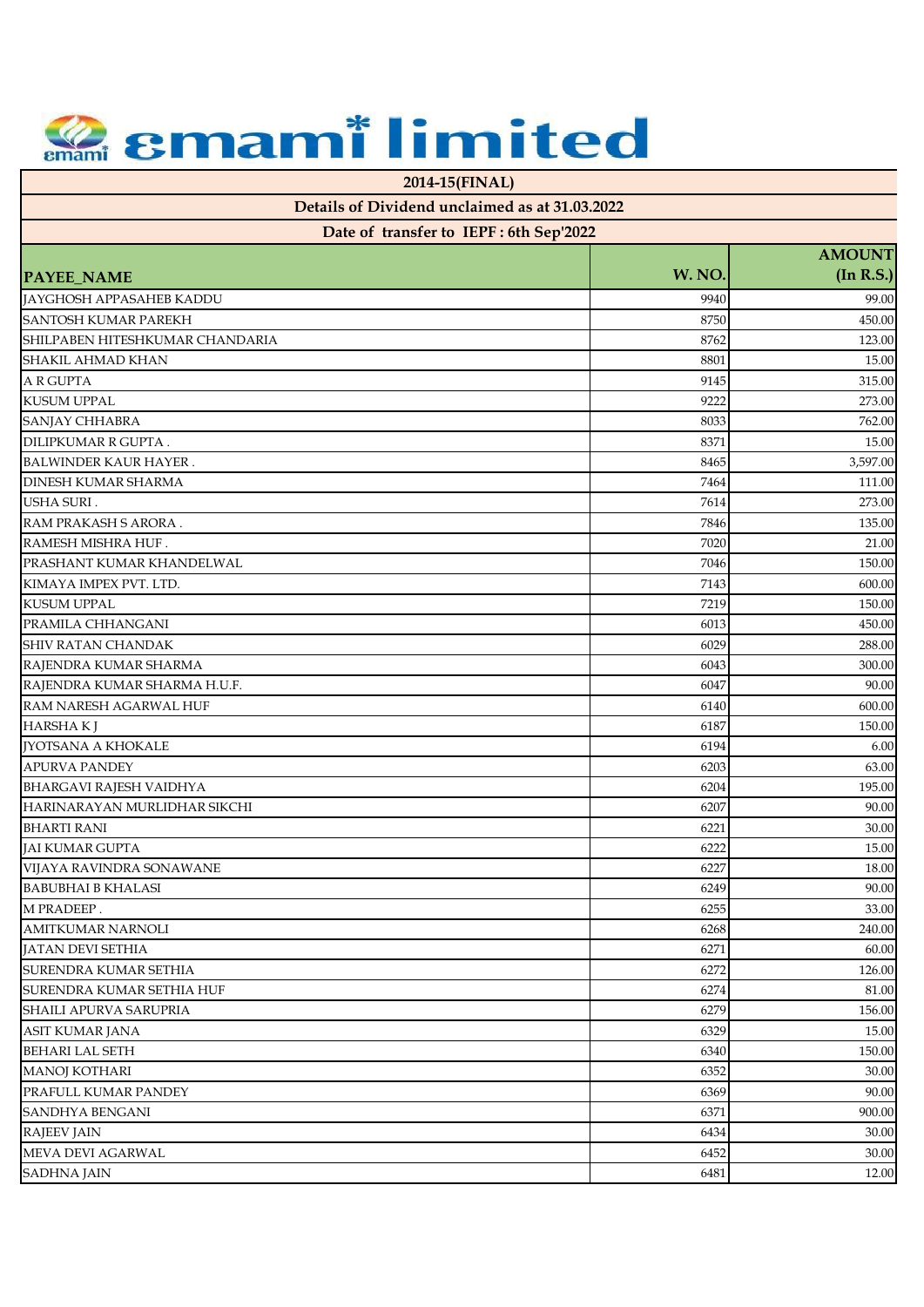**2014-15(FINAL)**

| Date of transfer to IEPF: 6th Sep'2022 |        |                            |
|----------------------------------------|--------|----------------------------|
| <b>PAYEE_NAME</b>                      | W. NO. | <b>AMOUNT</b><br>(In R.S.) |
| PRAMILA AGRAWAL                        | 6495   | 1,008.00                   |
| <b>GOPAL RAO KALLEPALLI</b>            | 6536   | 3.00                       |
| NARENDRA BALBHADRABHAI UPADHYAY        | 6538   | 126.00                     |
| <b>MANIK SONI</b>                      | 6552   | 45.00                      |
| <b>SWATANTER KUMAR SHARMA</b>          | 6566   | 15.00                      |
| <b>RAM DHAN NANGROO</b>                | 5254   | 300.00                     |
| PADMA PURKAIT                          | 5284   | 60.00                      |
| <b>KAKALI DAS KAPAS</b>                | 5322   | 30.00                      |
| RITA VIJAY SHANKER SRIVASTAVA          | 5385   | 45.00                      |
| SHUBHADA RAJENDRA DEVANE               | 5422   | 3.00                       |
| <b>TAPAN KUMAR DEB</b>                 | 5440   | 3.00                       |
| <b>MUKESH AGARWAL</b>                  | 5620   | 321.00                     |
| USHA HASMUKHBHAI GHAYAL.               | 5631   | 75.00                      |
| JOHN K K.                              | 5666   | 300.00                     |
| OMPRAKASH NATHULAL PATWARI             | 5736   | 150.00                     |
| <b>SUSHILA MUNDRA</b>                  | 5786   | 600.00                     |
| <b>BHARTIBEN RASHMIKANT SHAH</b>       | 5835   | 18.00                      |
| <b>HANSA MANMOHAN</b>                  | 5842   | 252.00                     |
| <b>JYOTI JAIN</b>                      | 4603   | 1,080.00                   |
| VENKATESH MADHAVACHARYA HATTIMATUR     | 4611   | 9.00                       |
| <b>IYOTI AMIT LUGANI</b>               | 4621   | 150.00                     |
| DAULAT RAM MANYAL                      | 4648   | 90.00                      |
| VISHAMBHAR DAYAL GUPTA                 | 4691   | 27.00                      |
| <b>DEEPAK GUPTA</b>                    | 4776   | 210.00                     |
| MEHULKUMAR CHANDULAL SOLANKI           | 4780   | 3.00                       |
| NEHAL KULINCHANDRA VYAS                | 4786   | 504.00                     |
| <b>SAURABH RELAN</b>                   | 4876   | 30.00                      |
| <b>ASHOK KUMAR AGRAWAL</b>             | 4911   | 30.00                      |
| SUNITA RAVINDRA LOHIYA                 | 4912   | 378.00                     |
| RAHUL KHANDOOJA                        | 4928   | 3.00                       |
| SATISH KUMAR RAOJIBHAI PATEL           | 5170   | 90.00                      |
| <b>SHAKUNTALA JAIN</b>                 | 5172   | 1,134.00                   |
| SANJAY KUMAR DAS                       | 5209   | 3.00                       |
| <b>SANTOSH DEVI</b>                    | 5217   | 81.00                      |
| BALKRISHNA MURLIDHAR SAWANT            | 3862   | 75.00                      |
| JAGDISH VALLABHBHAI GOL                | 3887   | 126.00                     |
| <b>VISHAL SANTOSH SARAF</b>            | 3889   | 3.00                       |
| AJITBHAI U MANSURI                     | 3894   | 15.00                      |
| ANJANI KUMAR AGARWAL HUF               | 3944   | 450.00                     |
| RAMESH BABU NAYAK                      | 3989   | 15.00                      |
| <b>VILAS SUBHASH DESHMUKH</b>          | 4013   | 21.00                      |
| <b>INDIRA BANDAPPA RAIKAR</b>          | 4039   | 30.00                      |
| DESAI TARABEN MULJIBHAI                | 4110   | 126.00                     |
| HIRAN BIPINCHANDRA SHAH                | 4120   | 111.00                     |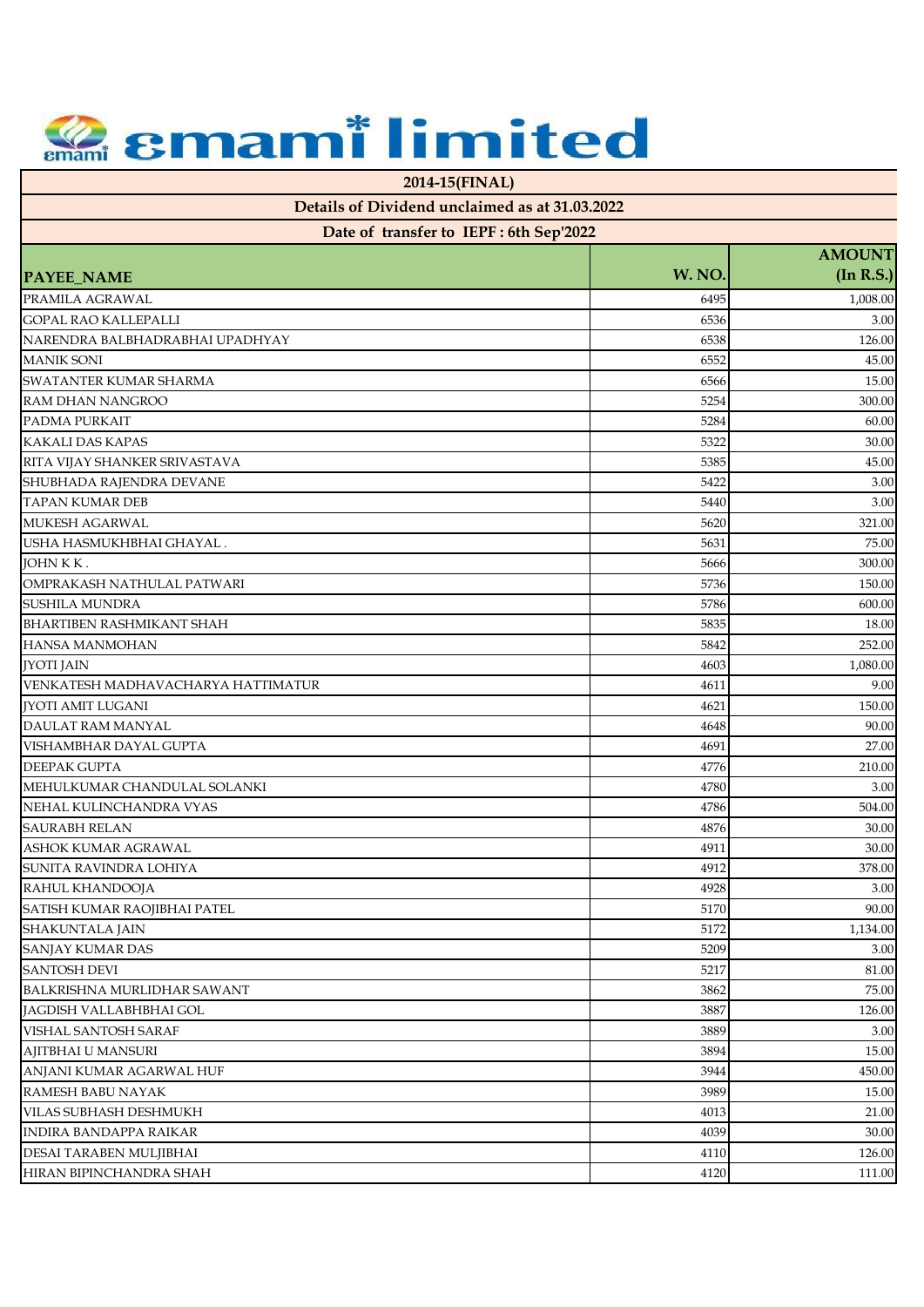**2014-15(FINAL)**

| Date of transfer to IEPF: 6th Sep'2022 |        |               |
|----------------------------------------|--------|---------------|
|                                        |        | <b>AMOUNT</b> |
| <b>PAYEE_NAME</b>                      | W. NO. | (In R.S.)     |
| <b>DEEPA DAL</b>                       | 4131   | 45.00         |
| <b>D J TRIVEDI</b>                     | 4265   | 480.00        |
| <b>SEEMA SETHIA</b>                    | 4293   | 45.00         |
| SHIPRA GHOSH                           | 4313   | 30.00         |
| <b>TOOFANI THAKUR</b>                  | 4336   | 60.00         |
| <b>GOPI CHAND RAWANI</b>               | 4353   | 45.00         |
| YATENDRA KUMAR BHARDWAJ                | 4385   | 15.00         |
| <b>KOLLI KAMALA</b>                    | 4408   | 30.00         |
| S. GIREESH                             | 4416   | 6.00          |
| ANILBHAI V GANGAJALIYA                 | 4419   | 21.00         |
| D V N UMAMAHESWARA RAO                 | 4421   | 123.00        |
| NILESH KANJIBHAI GORFAD                | 4443   | 126.00        |
| P NAGARAJU.                            | 4448   | 45.00         |
| PRAKASH KANHYALAL BUDHWANI             | 4478   | 177.00        |
| PRANAL RAI                             | 4494   | 252.00        |
| HARSHAL MILIND KHADE                   | 4501   | 150.00        |
| PATEL HETALBEN SANJAYKUMAR             | 4505   | 57.00         |
| PATEL BHUMIBEN NITINKUMAR              | 4512   | 30.00         |
| <b>TUSHAR WAGHELA</b>                  | 4515   | 48.00         |
| VIJAY KUMAR SRIVASTAVA                 | 4523   | 15.00         |
| SUSHMA GUPTA                           | 4531   | 30.00         |
| MOHAN LAL VERMA                        | 3187   | 60.00         |
| NIVEDITA NIMBALKAR                     | 3204   | 12.00         |
| AMRUTLAL MANILAL PATEL                 | 3249   | 126.00        |
| SURENDRA KUMAR GOEL                    | 3321   | 15.00         |
| HITESH LALBHAI PATEL                   | 3383   | 126.00        |
| SUKHCHAIN SINGH                        | 3392   | 126.00        |
| PRASANNA KUMAR                         | 3415   | 225.00        |
| SUMATHI T.                             | 3437   | 300.00        |
| <b>ASHA KUMARI</b>                     | 3484   | 9.00          |
| <b>KAMAL RAY</b>                       | 3539   | 3.00          |
|                                        |        |               |
| NARENKUMAR .V.R                        | 3622   | 4,410.00      |
| ESMAIL MOHAMMAD BISMILLA.              | 3633   | 36.00         |
| RATAN KUMAR SETHIA.                    | 3742   | 309.00        |
| KABINDRA NARAYAN NEOGI                 | 3827   | 15.00         |
| <b>SACHIN RATHI</b>                    | 3846   | 126.00        |
| <b>SHAIL DWIVEDI</b>                   | 2497   | 45.00         |
| <b>SURESH CHANDRA</b>                  | 2509   | 150.00        |
| <b>SUMAN DIXIT</b>                     | 2519   | 60.00         |
| MANOJ KUMAR HOTA                       | 2560   | 12.00         |
| <b>M RAMKUMAR</b>                      | 2589   | 3.00          |
| <b>BINA SHAILESH SHAH</b>              | 2670   | 3.00          |
| <b>INDER JIT SINGH</b>                 | 2996   | 60.00         |
| <b>JOY P VARGHESE</b>                  | 3031   | 30.00         |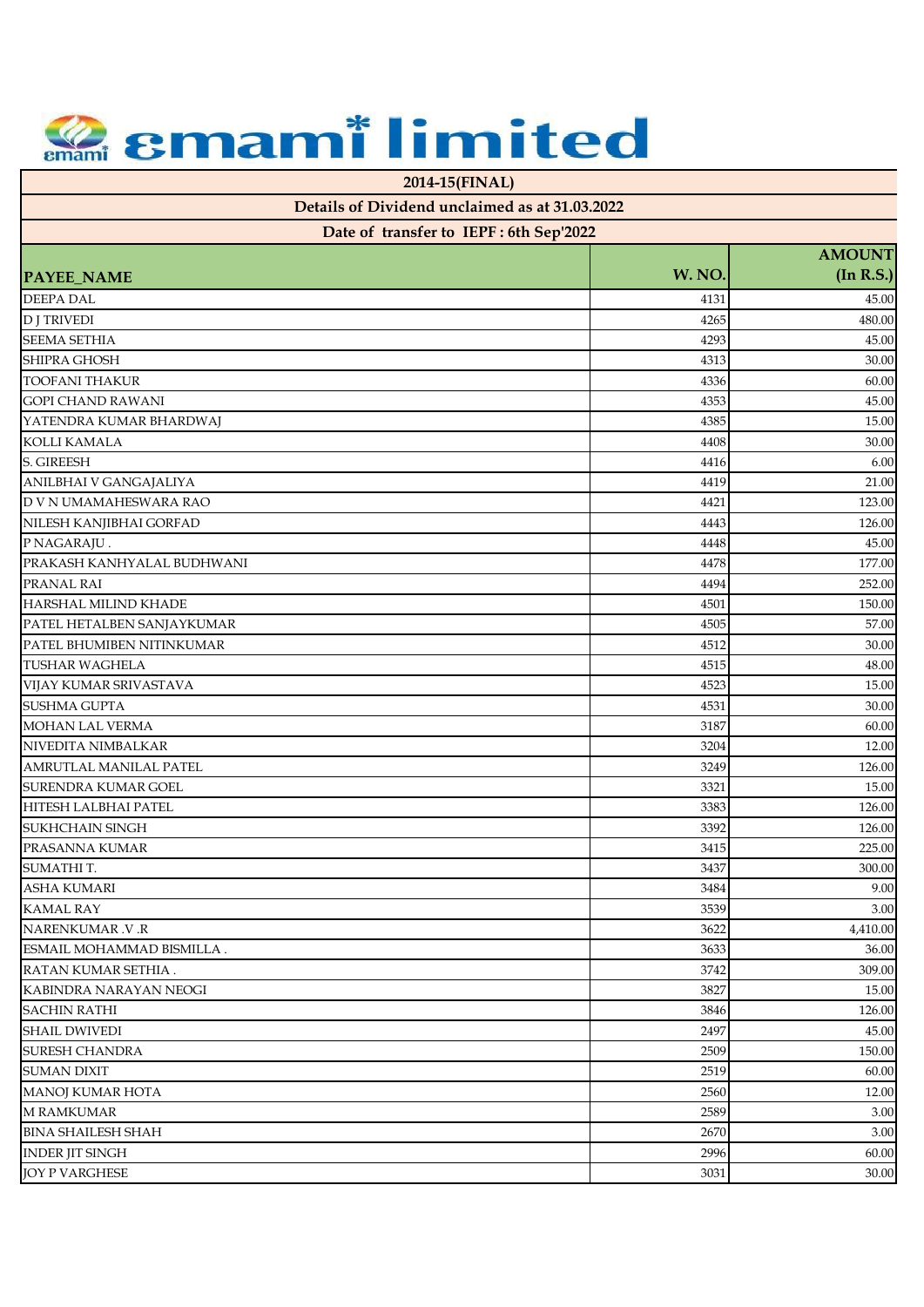**2014-15(FINAL)**

| Date of transfer to IEPF: 6th Sep'2022 |        |           |  |
|----------------------------------------|--------|-----------|--|
| <b>AMOUNT</b>                          |        |           |  |
| <b>PAYEE_NAME</b>                      | W. NO. | (In R.S.) |  |
| NALLATT KRISHNANKUTTY                  | 3033   | 252.00    |  |
| MANIMOHANKS.                           | 3070   | 3.00      |  |
| <b>VINU MATHEW KURIAN</b>              | 3087   | 108.00    |  |
| PARVEEN GAMBHIR.                       | 1806   | 900.00    |  |
| <b>SATYENDRA PURWAR</b>                | 1822   | 45.00     |  |
| <b>BHUSHAN RAGHUNATH HIREKAR</b>       | 1851   | 150.00    |  |
| MD MUSTAQUIM ALAM.                     | 1861   | 21.00     |  |
| SHARDA DEVI FOMRA.                     | 1885   | 27.00     |  |
| <b>SUBIR MUKHERJEE</b>                 | 1938   | 18.00     |  |
| <b>VINEETH V L</b>                     | 1979   | 3.00      |  |
| PANKAJ KUMAR BHARGAVA                  | 2036   | 3.00      |  |
| <b>SAROJ MEHAN</b>                     | 2096   | 90.00     |  |
| PUNEET SARPAL                          | 2098   | 30.00     |  |
| MEENA AGRAWAL                          | 2105   | 90.00     |  |
| <b>VINEET KUMAR AGRAHARI</b>           | 2128   | 30.00     |  |
| PAYAL SARASWAT                         | 2131   | 30.00     |  |
| <b>ABHILASH CHANDRA GUPTA</b>          | 2132   | 21.00     |  |
| ISHWARA RAMA BHAT                      | 2146   | 36.00     |  |
| N K MISHRA                             | 2270   | 246.00    |  |
| NILAM JAYANTILAL MAJITHIYA             | 2286   | 135.00    |  |
| <b>GOVIND LAL ATTAL</b>                | 2317   | 111.00    |  |
| <b>SHILPI GARG</b>                     | 2373   | 90.00     |  |
| VIJAY KUMAR MALHOTRA                   | 2376   | 300.00    |  |
| RAMABEN KANTILAL DAVE                  | 2393   | 360.00    |  |
| <b>MOHIT SHARMA</b>                    | 2401   | 30.00     |  |
| <b>GIRISH RAMPAL BIRLA</b>             | 2471   | 15.00     |  |
| <b>SUGANDHA RAI</b>                    | 1184   | 9.00      |  |
| <b>SHALINI RAI</b>                     | 1185   | 36.00     |  |
| DAXA VINOD SHAH                        | 1362   | 45.00     |  |
| SANJAYKUMAR P. PATEL                   | 1417   | 750.00    |  |
| CHINTAN GOPALBHAI SHAH                 | 1427   | 21.00     |  |
| MANJULA SOLANKI                        | 1481   | 150.00    |  |
| <b>SHIKHA RANI</b>                     | 1567   | 99.00     |  |
| LATA ASHOK KATARIYA                    | 1723   | 15.00     |  |
| DILEEP NAGNATH CHAUDHARY               | 1727   | 66.00     |  |
| ASHISH RAMMANOHAR LOHIYA               | 1733   | 45.00     |  |
| RAMESHANDRA BANKATLAL BAHETI           | 1736   | 126.00    |  |
| MAHADEVI STOCK BROKERS (P) LTD.        | 1752   | 9.00      |  |
| ALOK KUMAR BHARGAVA                    | 436    | 900.00    |  |
| ANTONY JOSEPH.                         | 495    | 750.00    |  |
| SUDHA DHARAM PAL GUPTA                 | 527    | 126.00    |  |
| <b>MANISH ASHOK JHAVERI</b>            | 538    | 9.00      |  |
| RAMESH TADICHERLA                      | 627    | 6.00      |  |
| <b>DHIRENDRA KUMAR</b>                 | 631    | 237.00    |  |